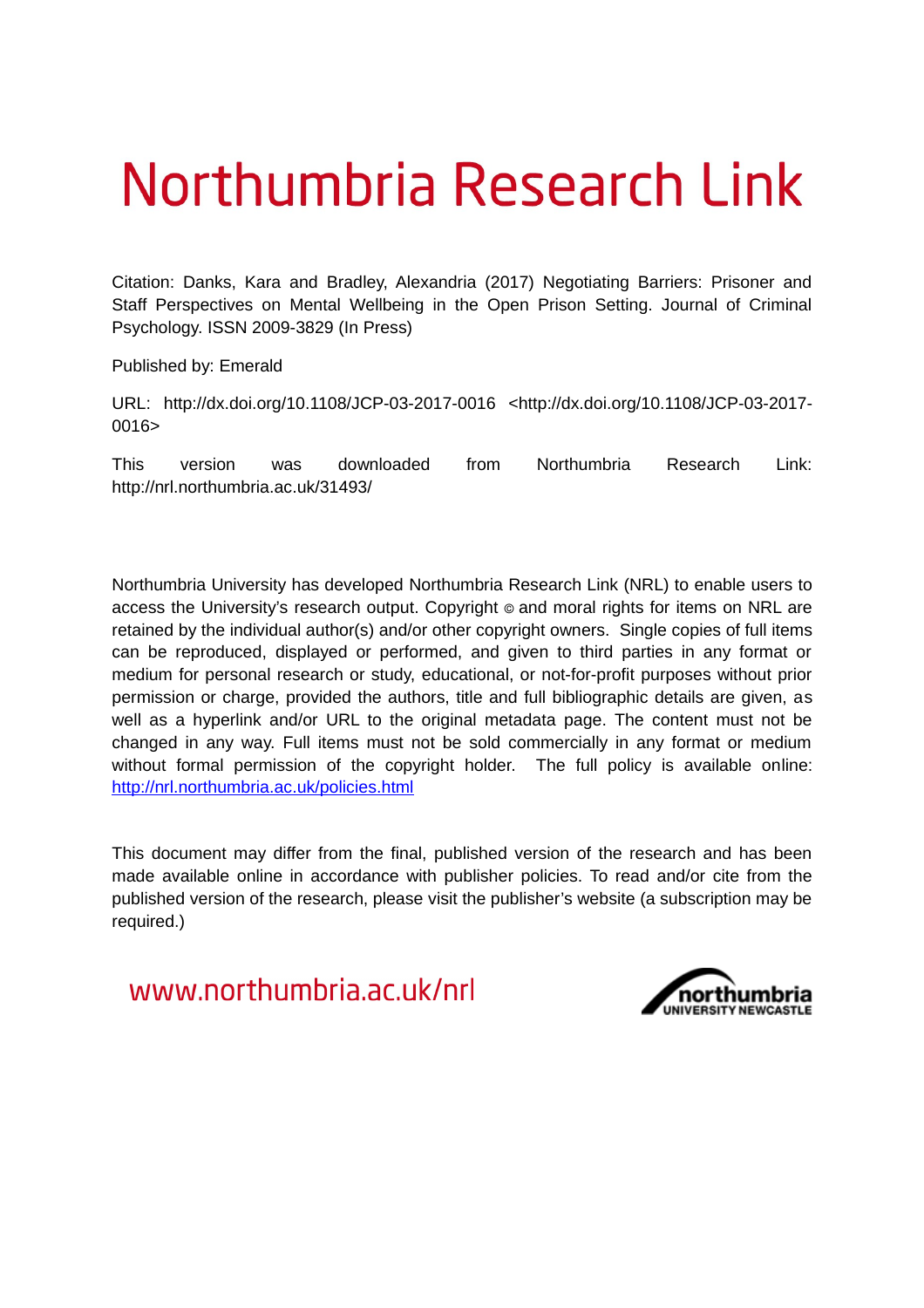**Title: Negotiating Barriers: Prisoner and Staff Perspectives on Mental Wellbeing in the Open Prison Setting.**

## **Abstract**

**Purpose -** The purpose of this paper is to explore the perspectives of prisoners and prison staff in relation to mental wellbeing and the negotiation of barriers to accessing and providing support. This small-scale study includes the experiences of 11 prison staff and 9 prisoners within a Category D male prison.

**Design/Methodology/approach -** A focus group was conducted with the prisoners and interviews with prison staff. Thematic analysis identified three core themes: "context enabling factors", "barriers to accessing support for mental wellbeing" and "peer support roles".

**Findings –** Prisoners conveyed a reluctance in reporting mental health issues due to the fear of being transferred to closed conditions. All staff indicated the benefits of peer support roles.

**Research limitations/implications -** Further research is required on a wider scale, as it is acknowledged that the findings of this study are from one prison and may not apply to other settings. Although there are barriers that may impact the reporting of mental wellbeing issues, there may be small relational steps that can be taken to address these.

**Originality/Value** - Few studies exist that explore the nuances and barriers within open prisons, perhaps due to the overwhelming need within closed conditions. A context specific approach considering early prevention strategies to support a safer prison system and successful rehabilitation are explored. The combination of prisoner and staff experiences is of value to both academia and policymakers.

**Keywords:** Mental Health, Wellbeing, Prisoners, Suicide, Prison Staff, Peer Support, Rehabilitation

**Paper Type -** Research Paper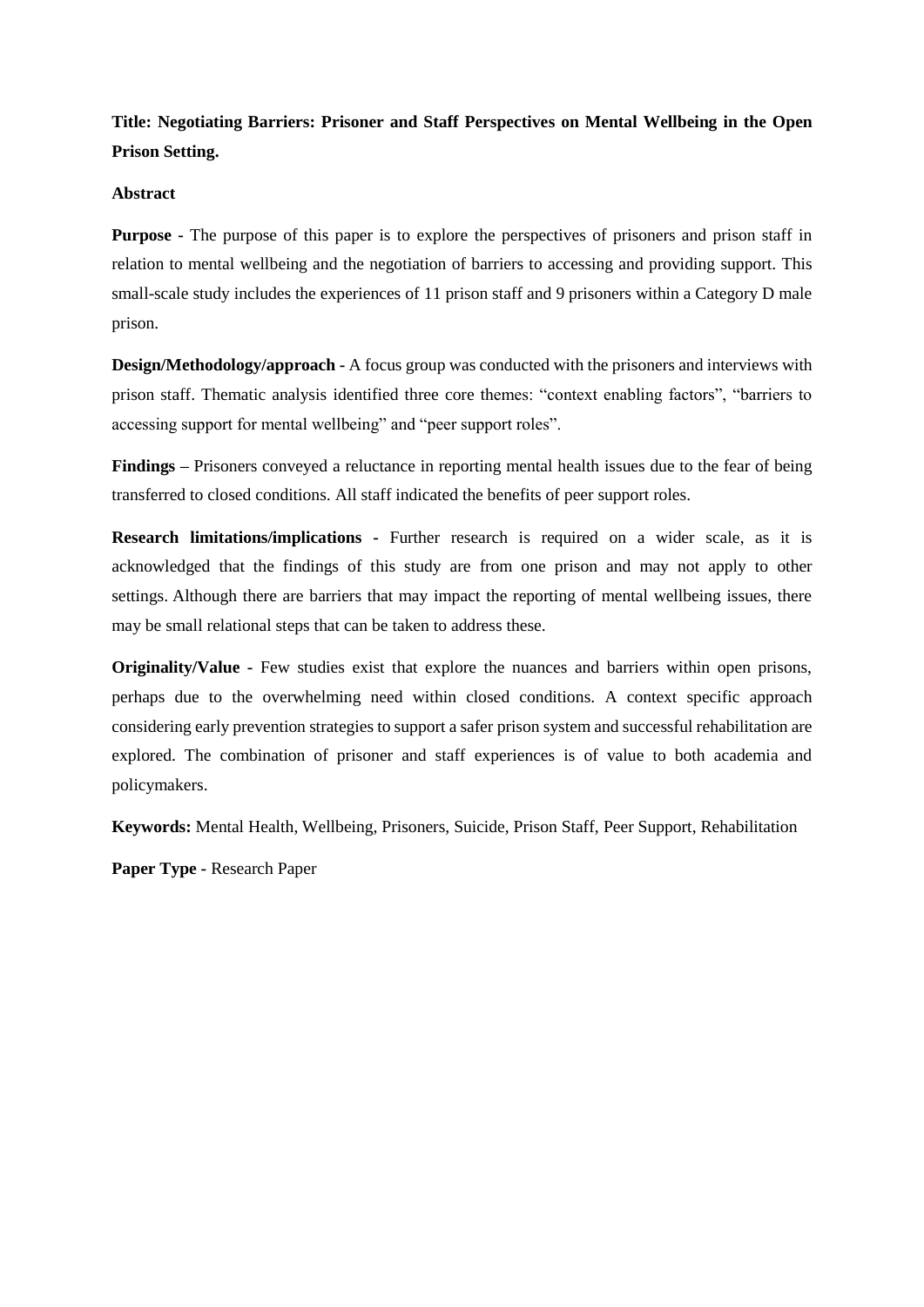#### **Introduction**

It is widely recognised that prisoners have higher incidence of mental health conditions than those in the community (Prison Reform Trust, 2016; HMIP, 2007; Singleton et al., 1998). Further, the prison environment and experience can have a negative impact on health and wellbeing (Liebling and Maruna, 2005; South et al., 2015), as well as compounding existing mental health issues (Birmingham, 2003; HMIP, 2007). Singleton et al (1998) found that 90% of prisoners have common mental health problems, yet often their needs fall below the threshold to access community based treatment, prior to custody. The Revolving Doors Agency (2007) suggests "it is clear that the holes in the safety net of service are too large for this group, so that they fall through into the criminal justice system easily and repeatedly". The existing literature supported by findings from the current research indicate that individuals are entering the prison estate with undiagnosed and unmanaged mental health needs.

Part 1 of the Prisons and Courts Bill (2017) sets out in law, for the first time, that prisons are a place where prisoners should be reformed as well as punished. Following the White Paper (2016) 'Prison Safety and Reform', the Ministry of Justice (MOJ) have been under pressure to provide strategies for improvement within the prison service, to ensure the safety of both staff and prisoners. The official statistic for self-inflicted deaths in custody for 2016 was 119 deaths; a 32% increase on the previous year and the highest on record (MOJ, 2017). The Prison and Probation Ombudsman (2016) analysed the self-inflicted deaths in custody between 2012- 2014 and highlighted that 70% of those individuals were known to have mental health diagnoses. Moreover, they recognise that due to data recording issues and a lack of inclusion of dual diagnoses (mental health issues and substance misuse), there is likely to be a gap in the reporting and diagnosis of mental health issues. The Prison Reform Trust (2008) has estimated that 72% of male sentenced prisoners suffer from two or more mental health disorders, whilst 75% of all prisoners have a dual diagnosis. The Prison Reform Trust (2016) Autumn Bromley Briefing indicates that there is currently 'insufficient' data detailing the current prevalence of mental health issues in custody. In terms of UK recorded suicide rates in those individuals that have been released from prison, Pratt et al (2006) indicates that the risk of suicide is eight times the national UK average. Previous research such as this emphasises that mental wellbeing is a fundamental rehabilitation need and the support individuals receive prior to their release is critical in the preparation for life outside of prison (Bradley, 2009; Edgar and Rickford, 2009).

In this context early preventative strategies are vital to support prisoner mental wellbeing and a broad multi-disciplinary approach is required. These statistics highlight the multiple and complex needs experienced by the prison population. The term multiple and complex needs is used to describe an individual has two or more of the following needs; homelessness, substance misuse, mental health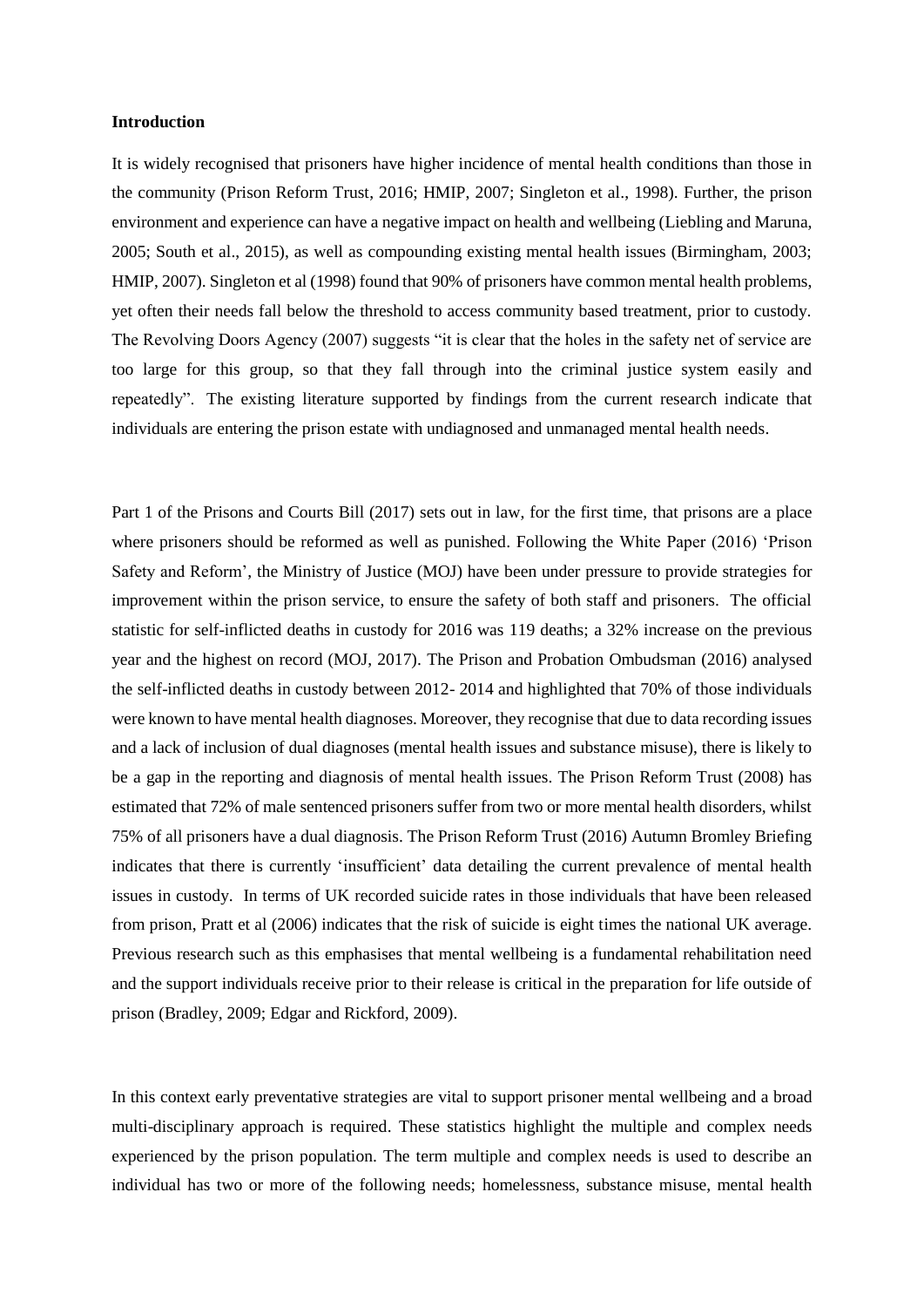issues and a history of offending behaviour (Boobis, 2016). The World Health Organisation (WHO) definition of health from the 1948 constitution states that health is "a state of complete physical, mental and social well-being and not merely the absence of disease or infirmity". The term 'mental wellbeing' has been used to describe the dynamism of an individual's mental state as it changes from moment to moment (Mind, 2017).

Haglund et al (2014) investigated suicide rates in a Swedish cohort-based study, examining 27,000 released prisoners over a five year period and found suicide rates to be eighteen times higher in this cohort than in the general population control group. The authors found a different pattern of need and risk factors in the released prisoners compared to the general population including substance misuse and a previous suicide attempt. They argue for the necessity of adequate resources to aid the transition back to the community, with particular attention to those individuals with those risk factors. In the UK context Byng et al (2015) explored suicide pathways and the role of agency which found a risk both in those individuals that had a history of self-harm and/or previous suicide attempt, as well as those with no previous history. They found those with no previous history gravitated towards more violent means. The authors therefore suggest that there is a cohort of high risk individuals with no previous suicide attempt that require identification and subsequent engagement.

Dyer and Biddle (2013:531) explored resettlement pathways in relation to health and identified potential ways to overcome the problem of newly released prisoners returning to the community with mental health issues "equal to, or greater than, those that they faced when they first entered the criminal justice system", as this could also influence their likelihood of reoffending. They suggest adopting a "whole" prison approach" (HMIP, 2003) or "care management strategy" may improve the institutional health promotion which they argued could support the active engagement of prisoners in understanding their own health issues. The early identification and early prevention of mental wellbeing issues (and factors that may feed into mental wellbeing) may help to avoid the escalation towards crisis. This also connects with reducing the risk of reoffending by considering all of the factors that may link to offending behaviour and preparing prisoners fully for release with the aim of tackling the issue of the 'revolving door'. Due to the gaps in recognised needs, a significant improvement would require a "profound culture shift" to move towards an approach that is centred on prisoner recovery, wellbeing and rehabilitation (Howard League of Penal Reform, 2017). This is not a new recommendation, as the HMIP (2007: 6) Thematic Review: *'The mental health of prisoners'* indicated the need for a "holistic approach" in which all of those involved with the care and management of prisoners take responsibility for their mental wellbeing. The report refers back to earlier recommendations that are repeated, particularly the seminal 'Patient or Prisoner?' report (HMIP, 1996) which recognised the higher levels of mental health issues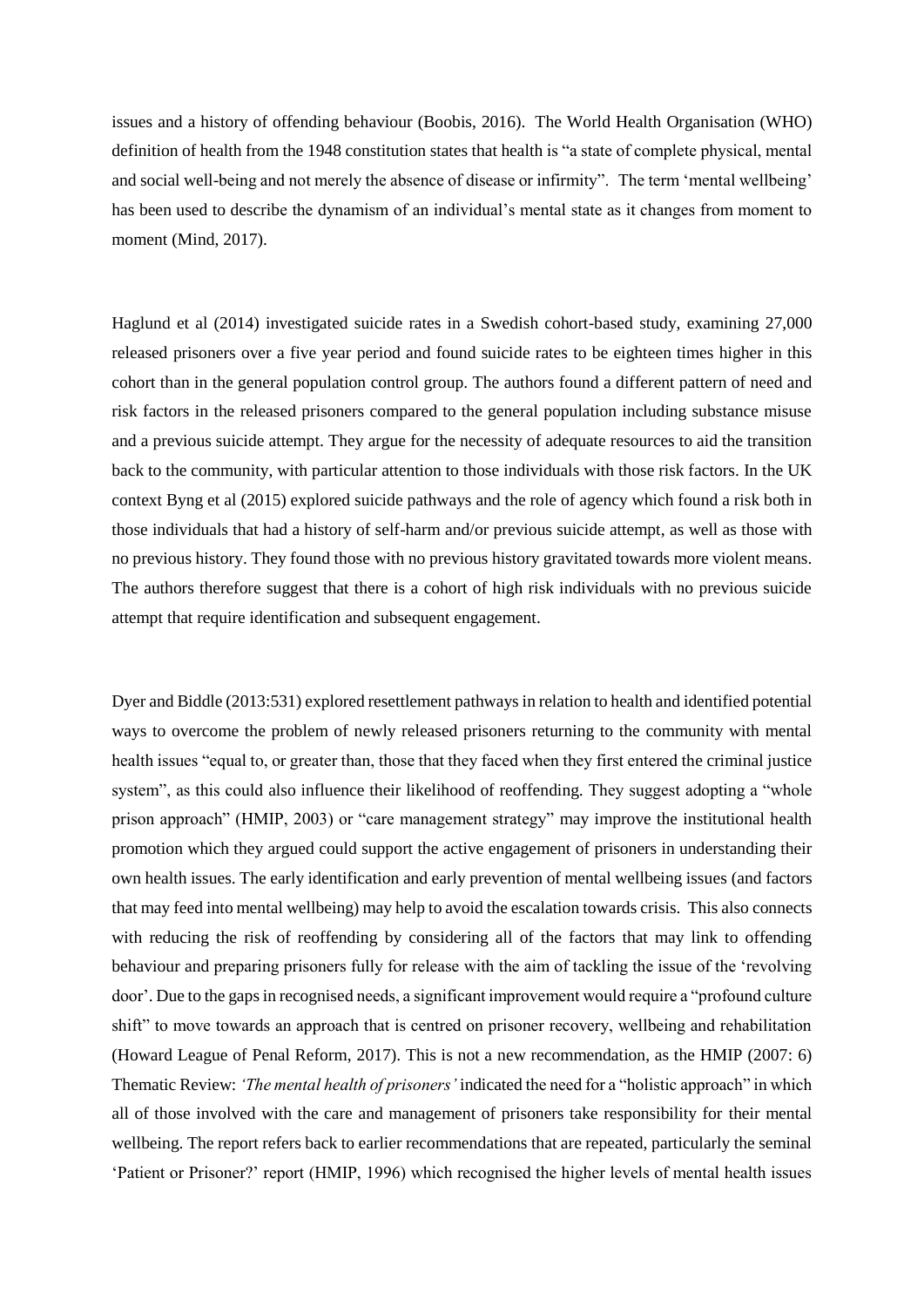in the prison population, the negative effect the prison environment can have on mental health issues, and the individual and community level long-term impact. Despite this continued drive and recognition of the issues surrounding mental wellbeing in custody, the self-inflicted deaths are the highest on record and the prison estate is recognised as being "under serious and sustained pressure" (Truss, 2016). A multi-disciplinary approach to mental wellbeing in the prison setting involves not only the mental health staff but every professional that has contact with the prisoner (HMIP, 2007). Howard League of Penal Reform (2017: 5) recognise "key partners" in the prison setting includes peer mentors and support staff and the authors argue a collaborative approach is required that incorporates the entire prison estate.

Approaches that facilitate co-production between all individuals within the prison system may be beneficial in the move towards a culture shift. Peer support initiatives may be able to mediate some of the barriers and challenges experienced by individuals within the prison system, whilst promoting prisoner wellbeing. Peer roles (including peer mentors) within the prison system offer an "expertise by experience" approach (Woodall et al., 2015). South et al (2015) conducted a systematic review investigating the efficacy of peer support and peer education interventions in the prison setting in relation to health outcomes and organisational processes. The authors found peer support services to have a practical or emotional positive impact on recipients of the services and that being in a peer support role was linked to positive effects. Five types of peer intervention were recognised within the review; peer support, peer education, health trainer, prison hospice volunteers and mentoring. Dennis (2003) conceptualises peer support roles in a health context and argues they can have an impact at multiple levels with 'direct effects' (facilitating access to information and services/ improving social relationships), 'buffering effects' (buffering the harm caused by stressful events and environment) and 'mediating effects' (improving self-efficacy). Some models of peer support roles in the prison setting are well established and supported by developed governance and processes, for example substance misuse Peer Mentors (generally managed by the local substance misuse provider) and Listeners through The Samaritans. Other peer support models are less well established, dealt with more informally or work in silos as connected to a specific prison department, such as gym orderlies. Although there are commonalities across the prison estate, the provision, service delivery and governance of peer support initiatives appears to be context specific (Fletcher and Batty, 2012).

There is very little extant literature examining the open prison setting or mental health provision in the open setting, despite this being a critical juncture in the prisoner's journey through the system. Moore and Hamilton (2016) examined the resettlement provision at a male open prison in the context of the Transforming Rehabilitation agenda and discovered an ingrained silo mentality throughout the resettlement process. The authors found emotional and mental health to be a marginalised area within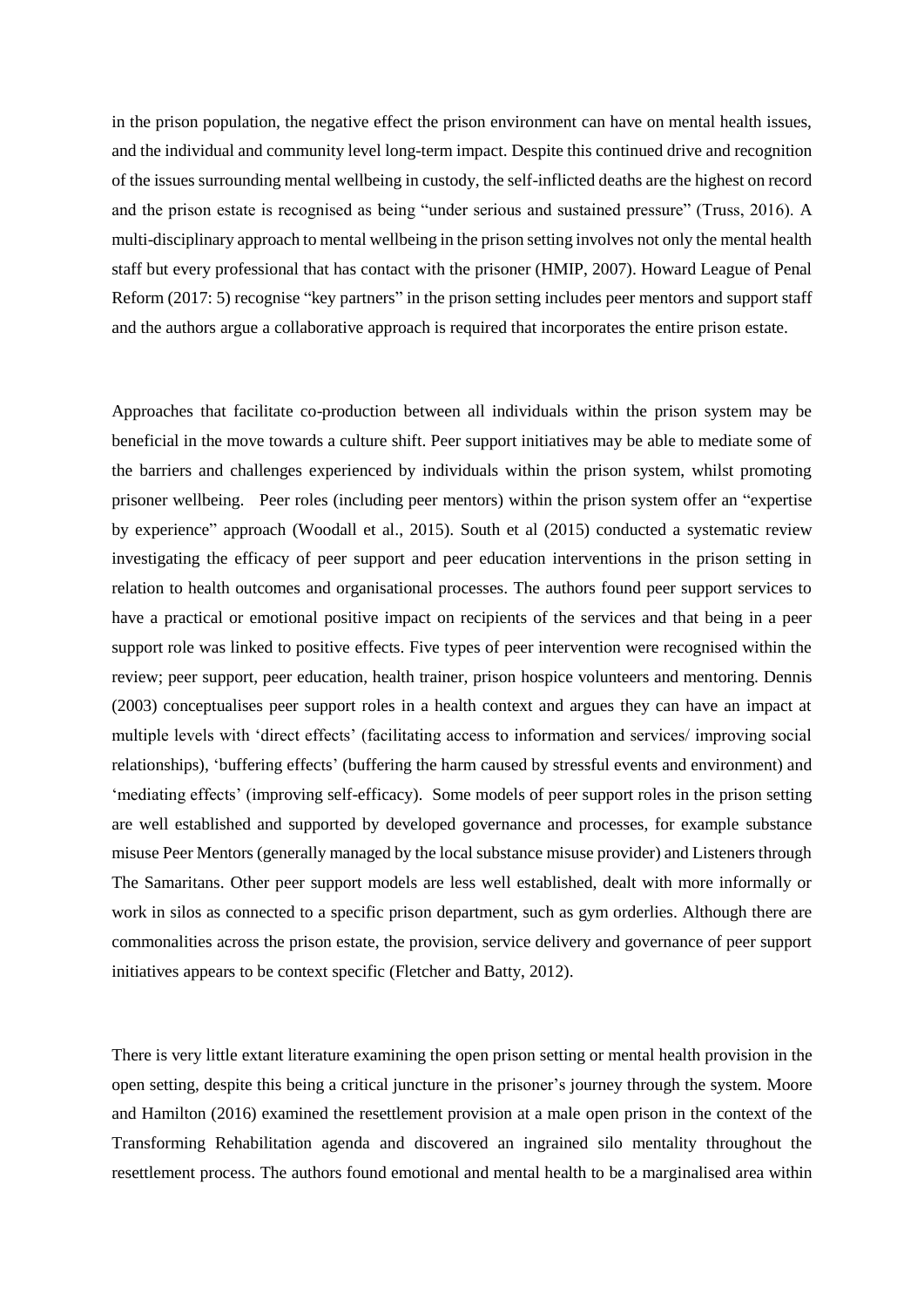their study and a lack of effective contact or joint working between the prison officers, healthcare and probation. The lack of "joined-up thinking" and therefore "joined-up doing" was found to be normalised within the open prison setting they explored and they suggest the silo mentality is "endemic" within the entire criminal justice system. Forrester et al (2013) examined 105 prisons and related institutions in England and Wales using telephone interviews to explore the mental health in-reach provision. A broad variation in services was found and the authors indicate that equivalence of provision to the community has not been reached in prison healthcare. With regards to Category D open prisons, they made up 6% of the total included in the study and of these two-thirds had no in-reach team. The authors advocate for the development of a national framework to aid the comparison of prison healthcare services across the estate to monitor and progress future developments. The author also emphasised throughout that there is a high level of unmet need and referred to the Centre for Mental Health (2011) findings which indicated that this included those who are leaving prison and those with common mental health problems such as distress and anxiety.

This review has recognised that high levels of mental health needs exist both within the prison population, as well as those individuals who have recently been released from prison. There are also potentially unrecognised mental health issues within these populations that may impact on an individual's wellbeing and rehabilitation pathway. Although some of these issues are recognised in policy, a disjoint remains between prison health policy and the translation into practice, due to a variety of complexities that include the prison culture, lack of resources and the prison environment itself (Dixey and Woodall, 2011; De Viggiani, 2007).

#### **Aims and objectives**

The key aims of this article are to explore prisoner and staff perspectives in the area of mental wellbeing in the open prison setting. This paper brings together findings from two wider research studies which will be reported elsewhere. The aim of the wider studies were to explore the prisoner and staff perceptions around health more broadly; the first in relation to the feasibility of a health promotion peer support role and the second in relation to the prison staff experiences of working with prisoners who have multiple and complex needs. Both studies found mental wellbeing to be a theme that emerged from the data. Therefore, this paper highlights the areas that emerged from data collected within a Category D Open male prison and provides insight into a setting that is under researched. This paper aims to draw attention to the pertinent issue of mental wellbeing in the open prison estate and the findings highlight key areas of concern with relevance for policymakers, practitioners and academia.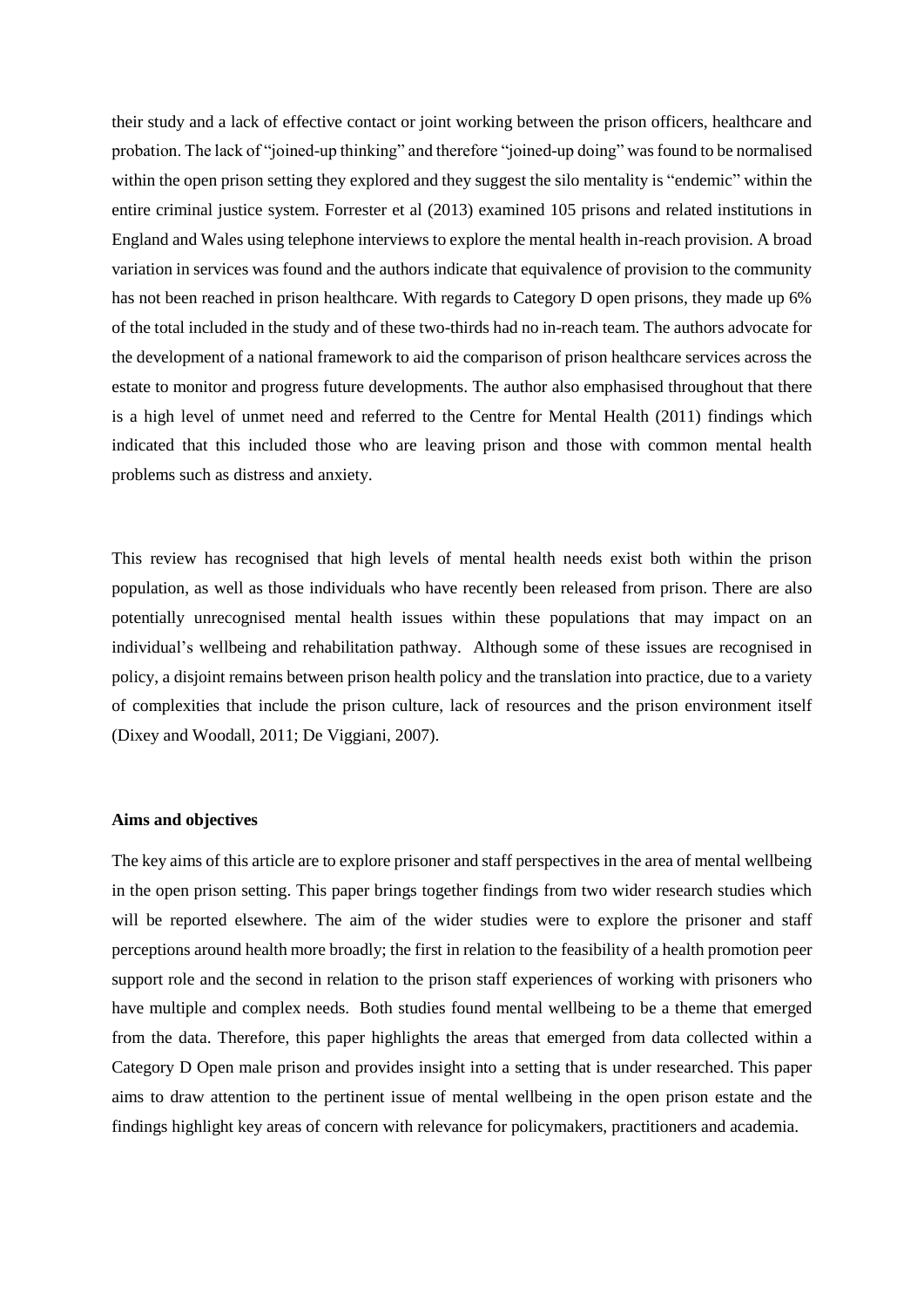#### **Method**

## *Design*

A qualitative approach was taken using thematic analysis (Braun & Clarke, 2006; Ritchie and Spencer, 2002) to analyse the interview and focus group data with the intention of exploring attitudes, perceptions and uncovering data that may be 'hidden' using quantitative approaches.

#### *Participants*

A purposive sampling technique (Palys, 2008) was employed, enabling a range of staff members to be approached for participation in the study. The same sampling technique was then used for the prisoners, who were approached by way of negotiation with a gatekeeper. All prisoners were currently engaged in a peer support role within the open prison setting. In total, across the two time points, 11 staff participants were approached and agreed to take part in the study. The staff participant sample included prison staff at different levels and across departments (5 women and 6 men). A total of nine prisoners agreed to take part, ten were approached. Written and verbal participant information was provided, with written consent obtained prior to the focus group or interviews.

# *Focus Group*

The focus group was held in the visiting room within the prison, verbal and written information provided and consent forms signed with an opportunity to ask questions. It was made clear that participation in the research was voluntary and one man decided not to continue after the information was provided. The prisoners were asked to discuss their health concerns, experiences in a peer support role in the open prison setting and their attitudes towards a peer support role related to health promotion. The focus group was recorded using a Dictaphone with encryption technology and took place in July 2015 (time point one). The focus group was used for the prisoners to enable the group dynamic and interaction between the men to generate discussion around health and peer roles (Kitzinger, 1994).

#### *Interviews*

Staff interviews lasted 45 minutes and were recorded using a Dictaphone with encryption technology. All interviews took place at the open prison location with the exception of one (during time point one, July 2015) which was held at another prison location; this interview was not recorded as the recording device could not be taken into that prison for security reasons. Instead contemporaneous notes were made and written up afterwards. For the research at the first time point (July 2015), staff were asked to discuss health concerns and health promotion within the prison setting including potential challenges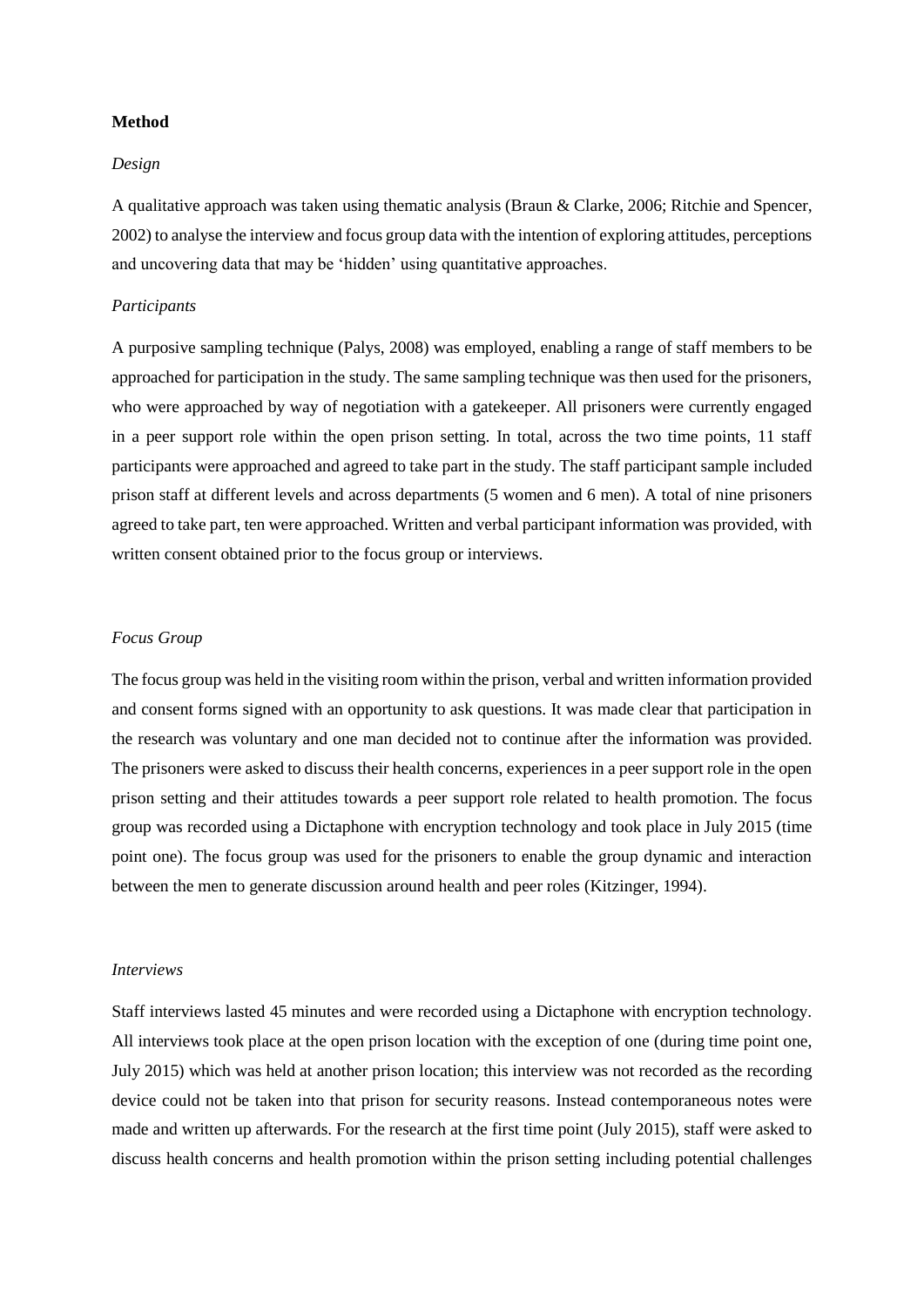and positive factors for implementing a peer support role linked to health promotion. For the purposes of the research at the second time point (September 2016) staff were asked to discuss the ways that they supported prisoners with multiple and complex needs within the open prison setting. All staff participants were interviewed in contrast to the prisoner focus group to ensure anonymity and to enable different perspectives to be expressed because the staff worked in different departments or had different roles within the prison. Interviews were also more practical for the staff, to accommodate alternating shift patterns.

## *Analysis*

The interviews (with the exception of one as described above) and the focus group were transcribed verbatim. Analysis at the first time point was undertaken using the 'framework' analysis method as described by Ritchie and Spencer (2002), which comes under the umbrella of thematic analysis and is often used for policy related research. The data was coded, managed and analysed using the qualitative analysis software NVivo 10 which enabled transparency between the original source and the systematic analysis process. Data analysis at the second time point was conducted in line with the approach suggested by Braun and Spencer (2006), again using the analysis software NVivo 10. Mental wellbeing emerged separately from both data sets, the data linking to mental wellbeing was then pooled together and further analysed to identify the themes for the purposes of this study, as reported in the results section.

# *Strengths and limitations*

The exploratory nature of this study allowed for an in-depth consideration of the potential barriers within the context of a Category D Open male prison. The qualitative design enabled the experiences of both the prisoner and prison staff to capture the barriers they faced, in order to address current and context specific issues that may have otherwise been overlooked. A potential limitation of the study is the combination of two datasets collected at two different time points, however this allowed for a more in-depth exploration of the same setting and although the primary aim of both studies was not linked to mental wellbeing this emerged from the data. It is acknowledged the study is small scale and explorative, therefore not intended to be generalizable, however the key points and themes may be transferrable to other prison settings.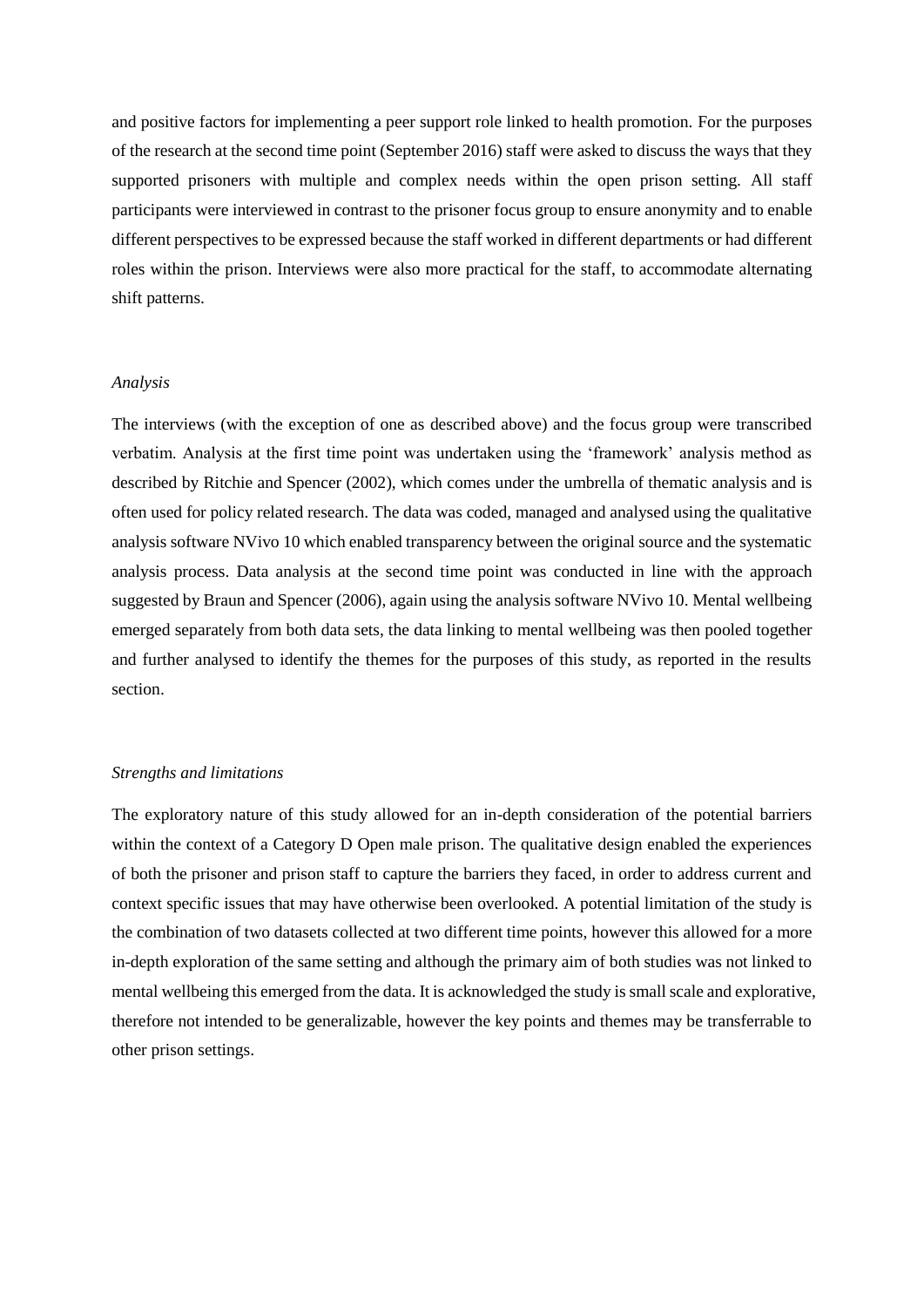#### **Results**

The findings of this research highlight potential barriers as to why there may be unrecognised and unreported mental health issues within the Category D open prison setting. Yet the findings also provide cost-effective scope, to overcome some of the key barriers associated. Within the scope of mental wellbeing, three overall themes were identified: 'Context enabling factors', 'Potential barriers to accessing support for mental wellbeing' and 'Peer support roles' shown in table 1 with accompanying subthemes. To illustrate the connection to the original data source, quotes are provided to support each theme.

| <b>Context enabling factors</b>          | Time                                    |
|------------------------------------------|-----------------------------------------|
|                                          | Expectations in the open prison setting |
| Barriers to accessing support for mental | Fragility of the open prison position   |
| wellbeing                                | Fear of reporting health concerns       |
|                                          | Masculinity                             |
|                                          | Information sharing                     |
| Peer support roles                       | Staff perspective on peer support roles |
|                                          | Challenges in the open setting          |
|                                          | Support: prisoner or staff?             |

# **Table 1: Overarching themes and subthemes**

#### **Context enabling factors**

An open Category D male establishment is built upon mutual trust and there is a high level of behavioural expectations for prisoners. An individual's risk must be considered both low to the public as well as to absconding from the establishment, to be able to secure a place in this setting (MOJ, 2011). The individuals housed within this setting are approaching the end of their prison sentences, have usually worked their way down through the security categories and are ready to take part in a resettlement programme (external employment or training) to aid their reintegration back into society (Ministry of Justice 2013). The staff interviewed reflected upon their experiences of closed prison, despite not being asked to do so. During interviews all staff compared the two experiences of working in open to that of working in closed, to signify the differences in service. The review of the literature found no specific reference to the rates of mental health concerns in the open prison setting with the exception of Singleton (1998) who found that the lowest rates of neurosis in those prisoners in the open settings. The environmental conditions of the open prison setting are different to that of closed conditions including the often smaller population size and therefore accommodation, increased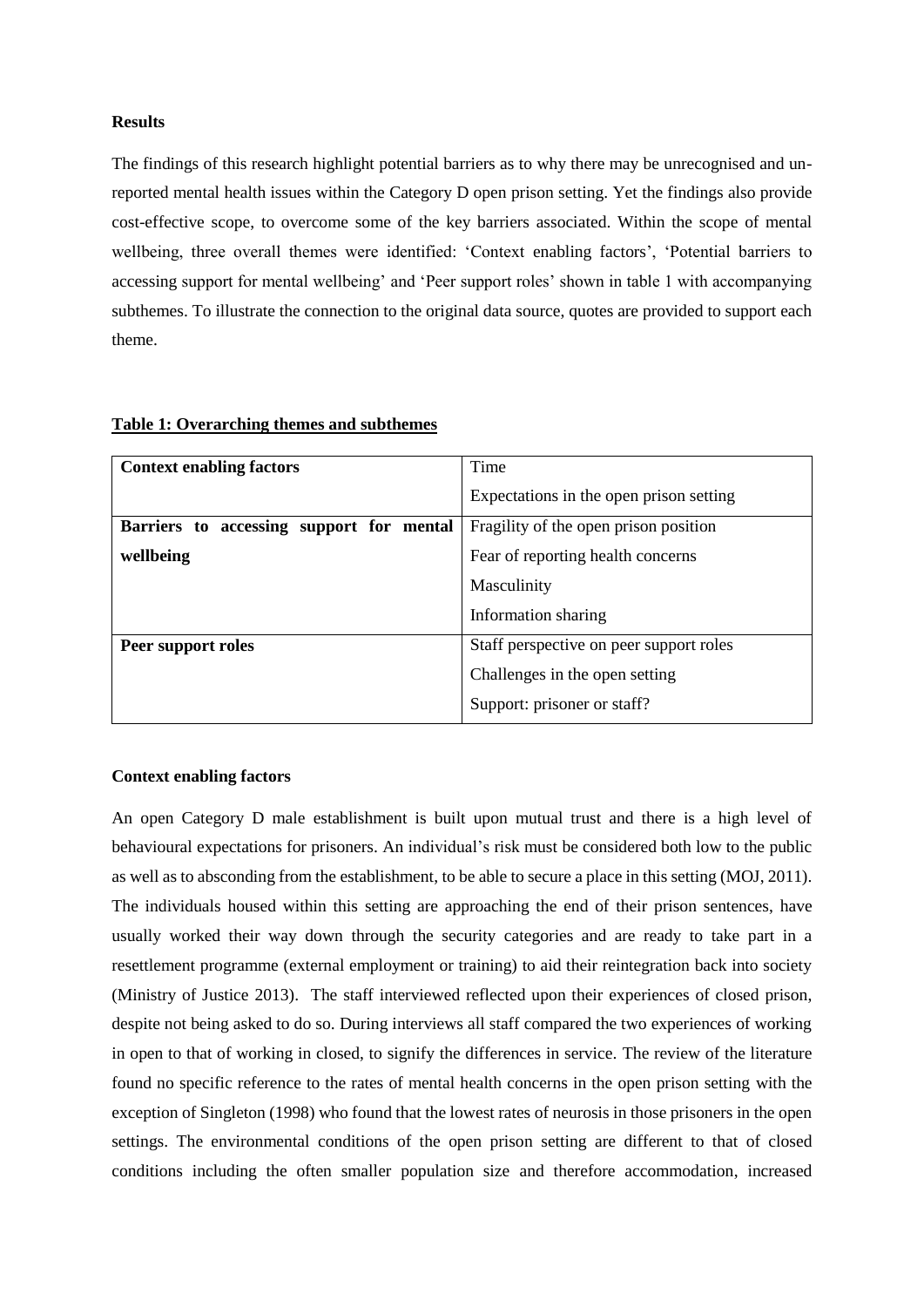movement and freedom, access to the outdoors, ability to leave the prison on Release On Temporary Licence (ROTL) for work and other 'approved appointments' including family visits and increased access to telephones. These conditions may be considered to be more 'psychologically survivable' (Liebling, 2012) than closed conditions however this would also be dependent on individual differences as the open setting may be more difficult for some to cope with such as those serving IPP sentences because of the added 'pains of freedom'(Pennington, 2015).

The open prison setting involves more than the described physical or practical elements (as does any other institution) and an examination of the entangled emotional aspect is valuable, particularly when considering mental wellbeing. To apply the emotional geography work by Crewe et al (2014), the less constrained open prison setting may provide more opportunities than in closed conditions in which it is more acceptable to remove the 'mask' of masculine bravo and express emotions. Increased access to the outside world through ROTL for employment or family visits may provide increased access to 'emotion zones', although on the most part private for the individual, still controlled by the institution. Liebling (2007) emphasises the importance of the prison environment in prison research, particularly in the area of prison suicide because of the negative impact it can have on wellbeing. The author argues that much of the previous literature avoids distinguishing between prisons or prisoners and indicates that some prison environments are more 'survivable' than others.

#### *Time*

The notion and importance of time was discussed by all of the staff interviewed (Ludlow et al, 2015). Staff felt that they had more time to spend with prisoners in the open prison than they did within closed settings, and that this was in their experience a beneficial outcome. The differences in the prison environment including prison and emotional climate (Liebling, 2012; Crewe, 2014) associated with the increased freedoms and less restrictive regime in the open setting may also influence staff perspectives. The open environment is acknowledged in the quote below:

*"I can spend as much or as little time as I want with those on my caseload, when I was in closed you were restricted to time you have and when you went on a wing everyone wanted to talk to you, the environment here helps".*

(Prisoner Officer 3 – time point two)

Staff at the second time point identified how time could impact the success of prisoner-staff relationships and also indicated the influence this had on their autonomy, as illustrated in the above quote.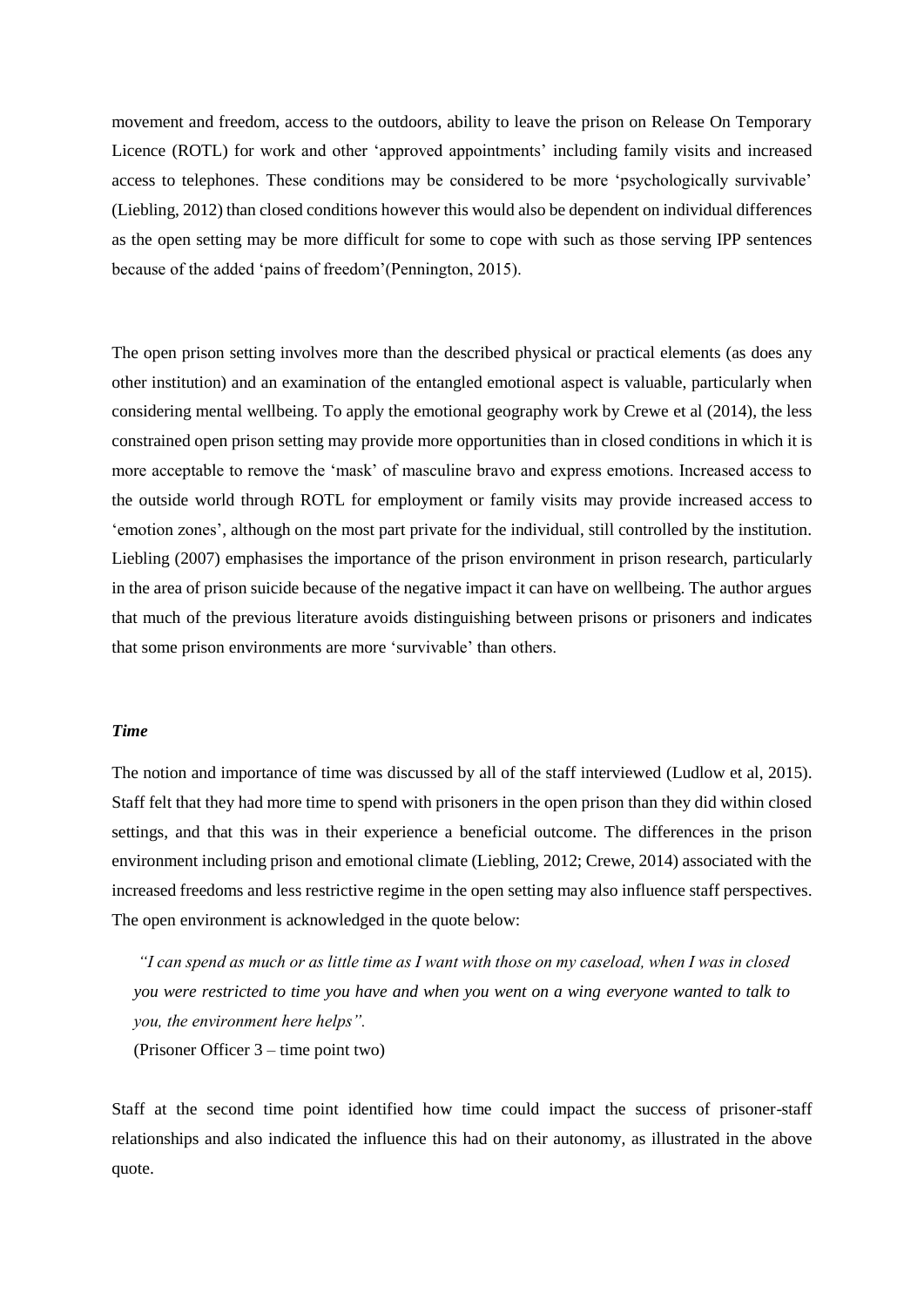Similarly, another officer remarked:

*"We have the time, to spend that little bit more quality time as personal officers, I know in closed you're lucky to get one seen a month, we can build up that relationship with the lads here".* 

(Prisoner Officer 1 – time point two)

Another officer directly linked time to the recognition of prisoner's mental health needs, whilst contrasting their previous experiences of closed conditions to the open prison setting:

*"Sometimes the amount of time we can spend getting to know someone, can really help us as staff recognise their mental health needs, say for example if their behaviour changes, we have the time to question that; whereas you can't do that in closed".*  (Prison Officer 4 – time point two)

Ludlow et al (2015) in their submission to the Harris Review (Harris, 2015) explored staff experiences in closed conditions in relation to self-inflicted deaths in custody in 18 to 24 year olds. They found that time was associated with making meaningful connections with prisoners and being able to work in a "relational" way. This was often linked to staff shortages and staff feeling they did not have time to do their jobs properly. Therefore being pushed into a "transactional" way of working, which centred on a mechanistic approach to providing the basics. Contrasting this research with the experiences of staff in the current study highlights the differences between the open and closed settings, specifically linked to time. Whilst having more time is a positive aspect of the open setting, staff in closed conditions have reported feeling frustrated that they do not have enough time to provide integrated and personalised care (Ludlow et al, 2015) which could negatively impact on prisoner wellbeing if they were transferred from open to closed conditions because of a mental health issue.

The staff specified that time was central to support their ability to build rapport with the prisoners in their care and that time also aided their potential to recognise changes in behaviour that may provide insight into the prisoner's wellbeing (Ludlow et al, 2015; Howard league for Penal Reform, 2017). However the comparisons made between the open and closed setting could prove problematic as this may generate a "false expectancy", whereby it is assumed to be "more effective, efficient and economical than it really is" (Moore and Hamilton 2016:130). Therefore, the comparison between experiences in open and closed conditions may hinder future developments and innovation within the open setting if the standard is already assumed to be high.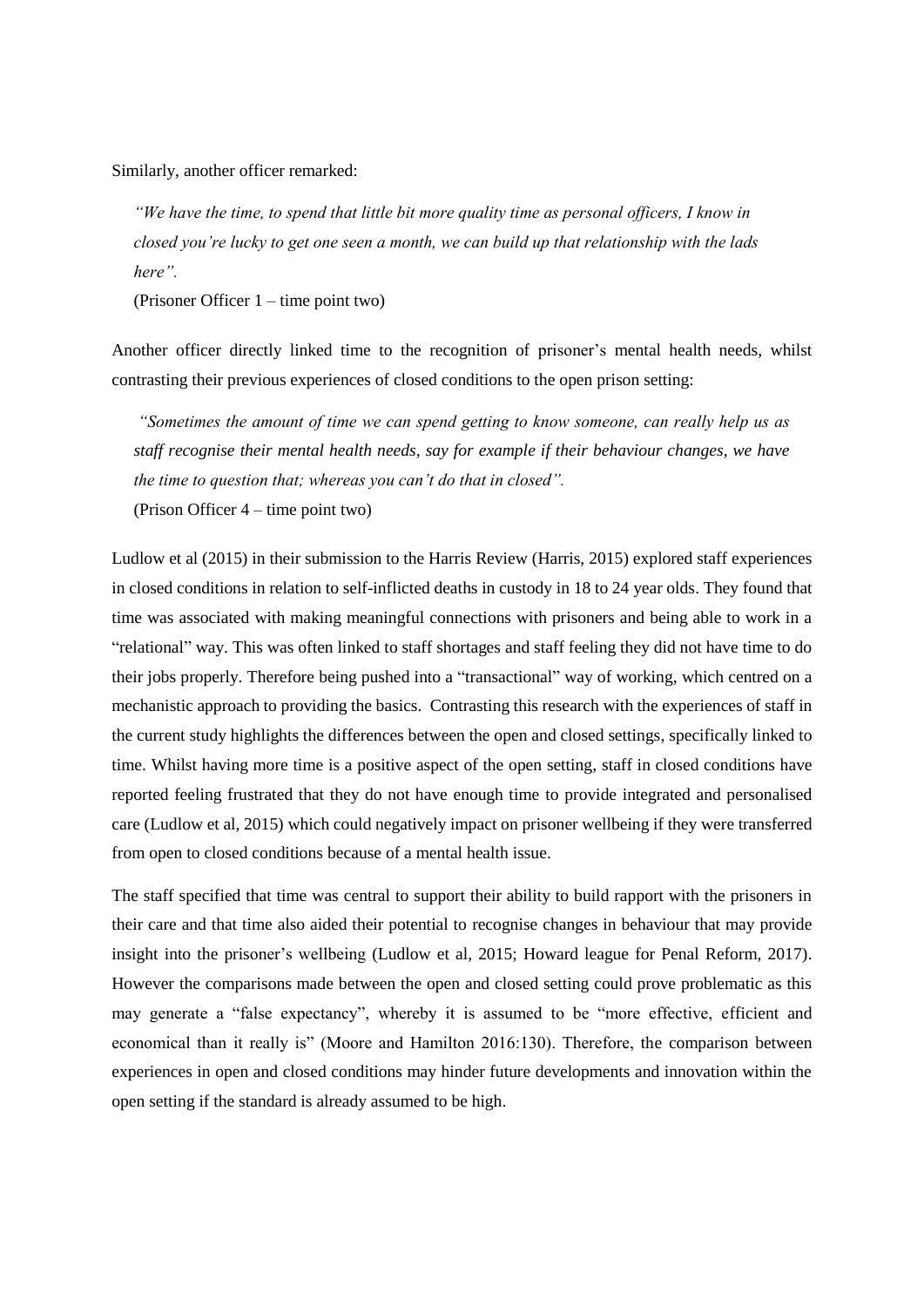## *Expectations in the open prison setting*

The prisoners and staff identified an attitude of respect that the prisoner had for their place in the open prison setting because of the resettlement focus and the appreciation that it is the step before release into the community:

*"Plus because they are preparing for release, their behaviour is completely different because they have a lot to lose here".* (Prison Officer, time point two)

In the prisoner focus group this attitude was also expressed, particularly around the effort that had been exerted to gain the open prison position:

*"Some of us have like waited years to get here and we've jumped through every hoop going".* (Prisoner participant focus group)

*"I was trying to get here and I had to appeal again, six months over".* (Prisoner participant focus group)

The exclusivity and advantage of being within an open prison was seen as a positive factor when working towards their rehabilitation and release, however, this could also lead to anxiety in relation to the fragility of their position within open conditions. This may suggest the importance of managing expectations and providing clear guidance to both prisoners and staff when dealing with this issue.

## **Barriers to Accessing Support for Mental Wellbeing**

Prisoners and staff acknowledged potential barriers that may link to the effective management of mental wellbeing in the open prison setting and the reporting of concerns with mental wellbeing.

## *Fragility of the open prison position*

A key finding of the research was that the prisoners associated the risk of being transferred from open conditions back to closed conditions with health issues and specifically depression. The prisoners often described this transfer as being 'shipped out'. The quotes below indicate both an expectation that they would be transferred to closed conditions for having depression and also a lack of clear information, both of which are barriers to accessing support for mental wellbeing.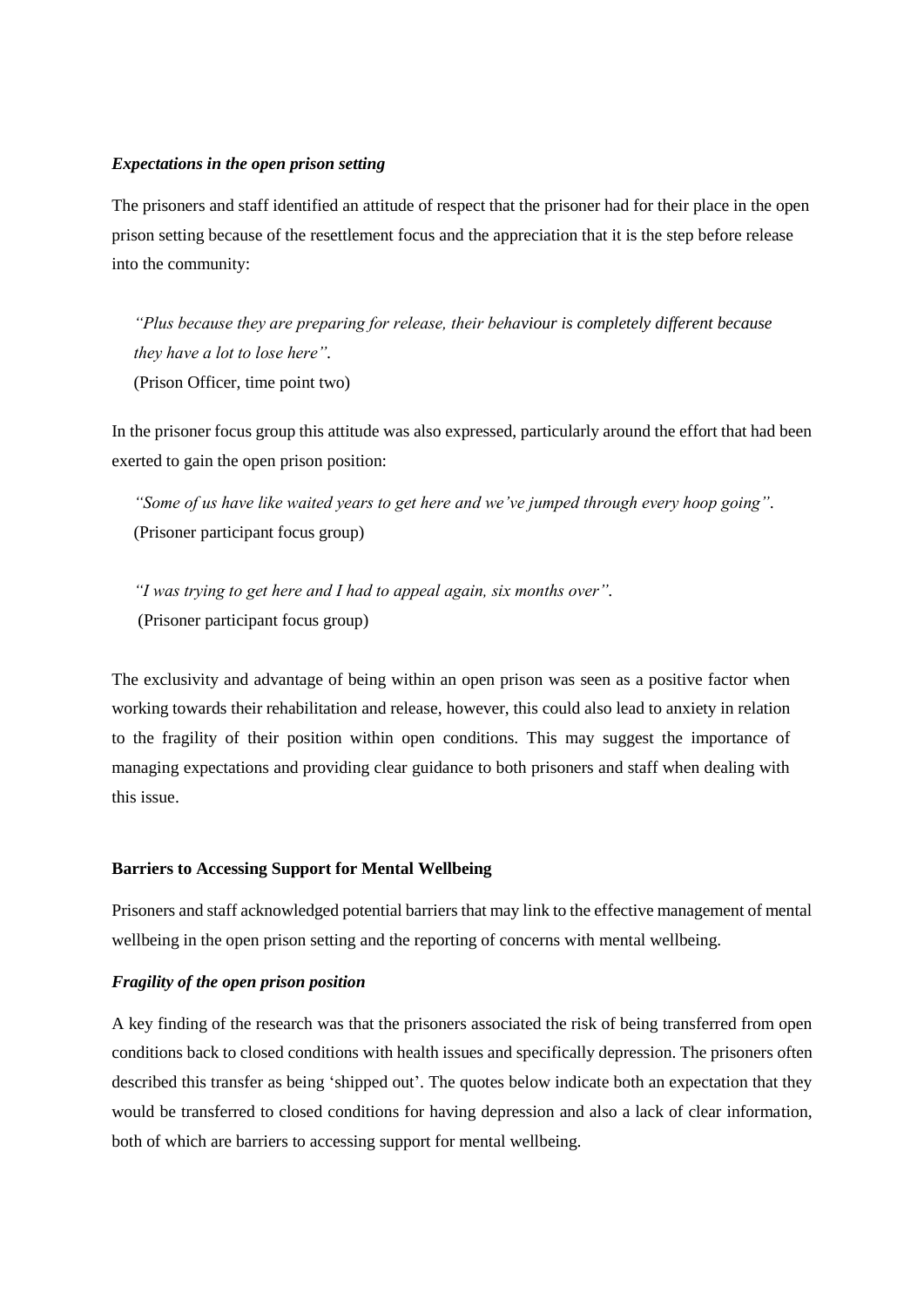Participant 1: "*Also there's certain issues in this prison, where you have certain health issues and they, they, they…bully you, the establishment will send you to [Local Category B prison] then and get looked at this health matter there".*

Participant 2: "*yeah".*

All participants: "*yeah, yeah".* (multiple agreement within the group)

Researcher: What sort of health issues?

Participant 1: *"I don't know what it is but there are certain things that this prison doesn't deal with…"*

Participant 2: "*Depression".*

Participant 3: "*Depression".*

Participant 4: "*Depression".*

A potential ramification of the above prisoner understanding and the expectation they will get shipped out if they report mental health issues, is that mental health issues do not get reported at all, or that they do not seek support which could prevent a crisis. This could be particularly problematic in relation to depression, as depression has been identified as a key motive for suicide (Rickford and Edgar 2003; Towl and Crighton, 2000). Furthermore, this understanding around mental health issues creating a problem for others (i.e. staff/professionals), or a perception that reporting such issues creates a burden onto the prison, may lead prisoners not to seek support either formally or informally on release which is a concern because of the increased risk of suicide in those who have recently been released from prison (Pratt, 2006). In addition, Edgar and Rickford (2009) highlighted that one of the biggest issues with releasing prisoners who have unmet mental health issues is the revolving door, due to the link between mental wellbeing and offending behaviour. Liebling (1999) also emphasises that a quick return to prison may be indicative of poor coping, rather than a disregard of the consequences, and those individuals are particularly vulnerable at re-entry. Harvey (2011) argues policymakers, practitioners and researchers should be aware of the complexities involved in providing mental health provision in the prison setting, particularly three aspects; the broader psychosocial issues prisoners import into the prison, the deprivations caused by the prison experience and the interaction between the prison environment and the individual. All of these factors can be applied with relevance to the fragility of the open prison position and fear of reporting as this is a consequence of the first two factors combined with the third aspect of the prisoner interacting with the prison environment. This suggests more nuanced ways of measuring and monitoring services and environments are required in order to improve services (Forrester et al, 2013).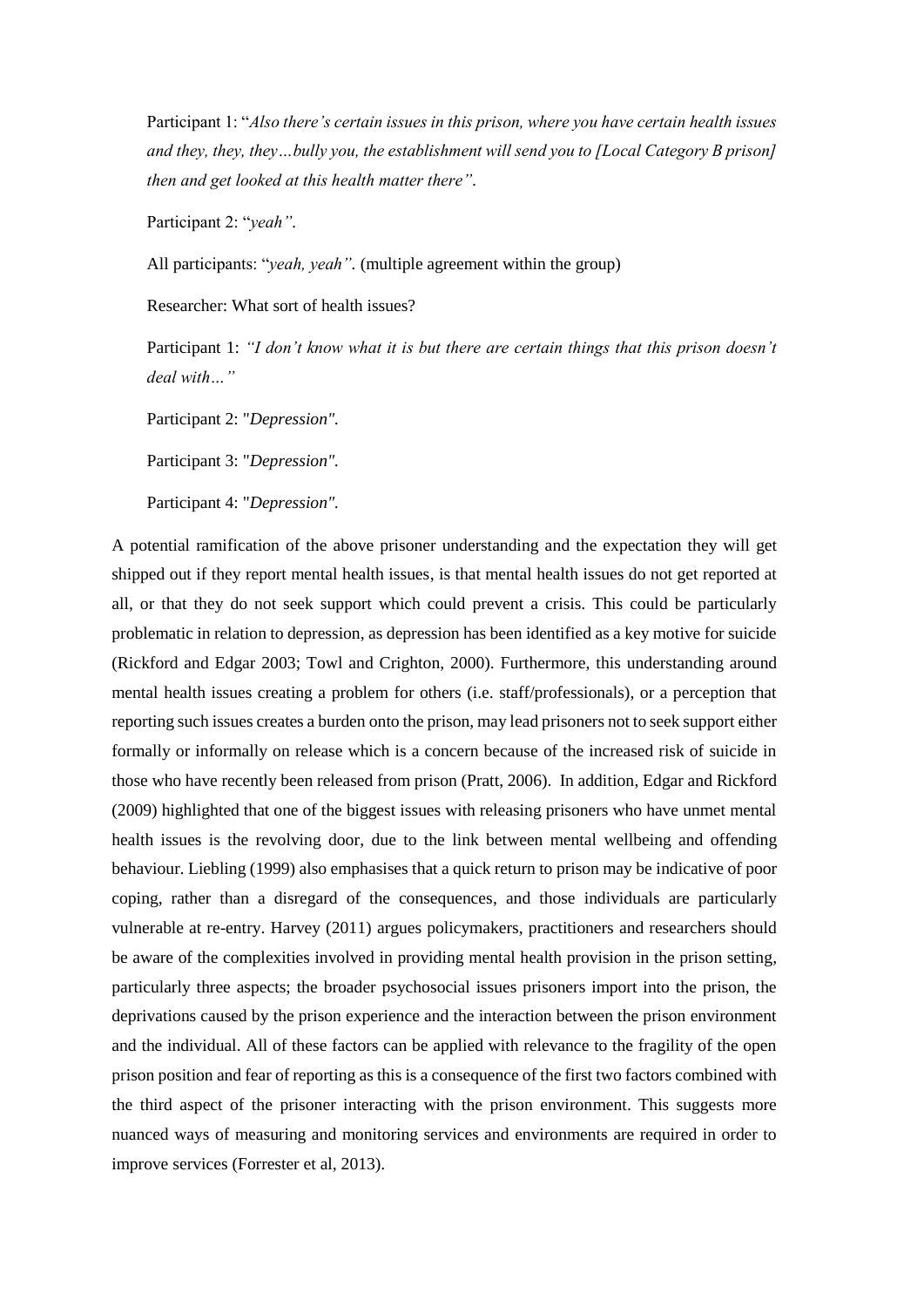#### *Fear of reporting health concerns*

Prisoners recognised the fragility of their position within the open prison setting and this appeared to link to a fear of reporting health concerns in case they were shipped out. This is illustrated in the excerpt of focus group discussion below:

Participant 1: *I was saying that you need to find out what are them situations of health what this prison does not, you know, deal with…*[Researcher: where you would get shipped out?] *yeah and where they kind of threaten to ship you out even if that person has got a genuine health issue, he'll just keep quiet 'cause…* 

Researcher: do you think that puts people off talking about it?

Participant 1: *Yeah! Course!*

Participant 2: *Definitely!*

Participant 3: *100% it does.*

Participant 4: *Course it does.*

Participant 5: *I mean would you rather be in [local Category B prison] or here?!*

This highlighted the prisoner perception around the consequences of reporting (and therefore potentially seeking support with) common mental health issues and potentially the lack of awareness of different types of mental health issues, i.e. the difference between common mental health issues such as depression or anxiety and an acute crisis . The Prison Service Instruction (PSI) 3050; 'Continuity of Healthcare for Prisoners' (HM Prison Service 2006:12) stipulates that the transfer of a prisoner occurs where a "significant health issue requiring the transfer of a prisoner and local resolution has not been possible". This lack of specificity raises questions around what may be deemed a significant health issue and what specific factors may result in the transfer of individuals with mental health. Birmingham (2003) discuss the discrimination and stigmatisation of mental health issues within the prison setting by prisoners and prison staff and how this may lead individuals to be cautious in who they chose to disclose concerns to. This existing concern present in prison culture, along with the fear of being transferred to closed conditions for reporting common mental health issues further contributes to the barriers in accessing support for mental wellbeing in the open prison setting. Crewe (2009) found that prisoners were deprived of 'neutral forms of intervention and explanation' and that they struggled to find nonjudgemental avenues to discuss and explore emotion and gain psychological insight because of the encompassing institutional power. This risk discourse can also be seen here, with individual needs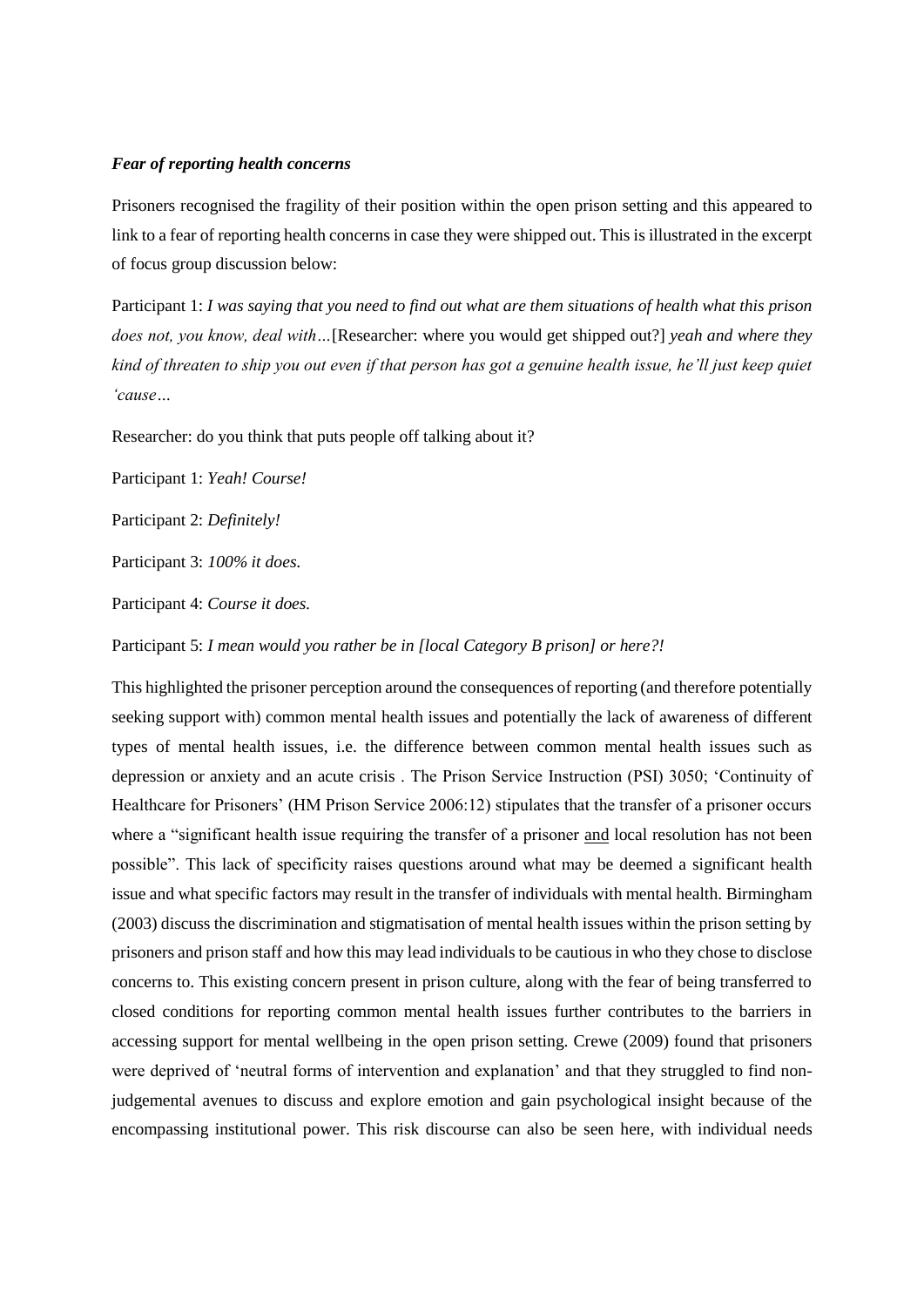(depression) turned into risk therefore associated with the transfer to closed conditions to benefit the institution.

Additionally a staff quote from the second time point appears to confirm that the prisoners fear about the risk of being shipped out was reasonable and shows that there may have been a change over time in the way in which reported depression (or specifically feeling suicidal or indicating the intention to selfharm) was dealt with rather than transferring the individual to the local Category B prison with which the healthcare resource is shared.

*"There has been quite a change here since I came, if guys were down or depressed, if they spoke to a member of staff and said I feel suicidal or I am going to self-harm, it was a case of we don't have full time healthcare here pack your bags, you're off to [local Category B prison] because they've got full time care. Now we have changed that and we sort of manage the guys here, the only guys we actually send back are the ones who have self-harmed to a point where they now need full time healthcare because we can't offer them that here, but that's few and far between if I'm honest".*

(Prison Officer, time point two)

This suggests a positive change over time, however in the absence of collecting data from prisoners at the second time point, it is unknown whether this perception has changed or what the prisoner perspective is on this issue.

# *Masculinity*

The impact of masculinity within the context of the adult male prison setting has been explored and it is described as 'institutionally masculine' (Sloan 2016). However, the nature of 'what it is to be a man' as well as the masculine identities of prisoners, are often overlooked within the analyses of the prison experience; rather than being acknowledged as key factors in this (Wykes and Welsh 2009).

One staff member raised masculinity as a barrier to 'good work' in the male prison setting:

*"Sometimes the macho bullshit stops some of the good work happening in male prisons".* (Prisoner Officer, time point two)

The notion of "toxic masculinity" has been outlined as an obstacle to mental health treatment within male prisons due to the exaggerated levels of masculinity caused by the environment, which make therapeutic relationships challenging (Kupers, 2005). The Samaritans (2015) suggest that masculinity specifically in relation to societal expectations placed on men - contributes to suicide rates. Men can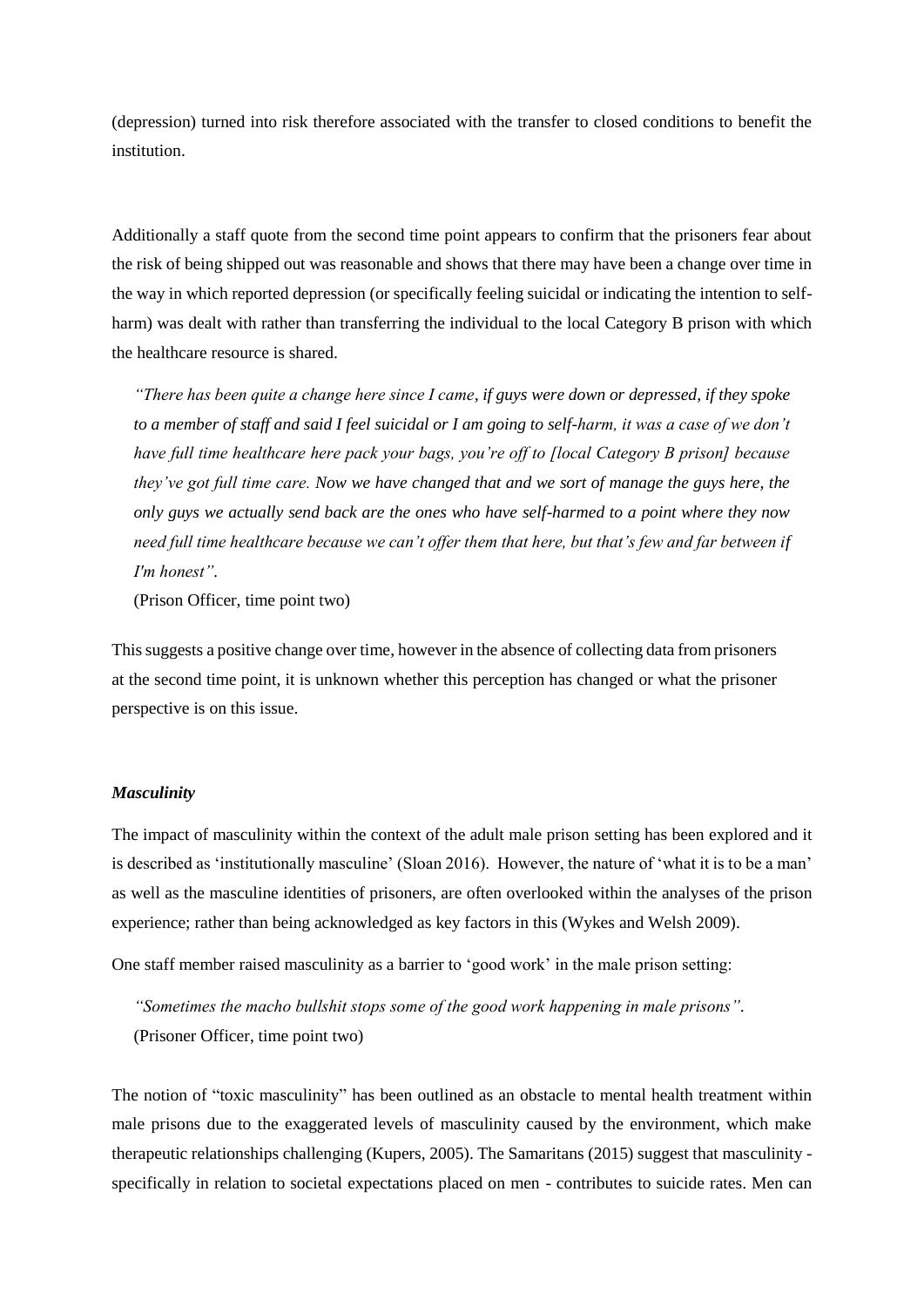feel a sense of loss of control when depressed or in crisis, and under these circumstances suicide can be envisaged as a way of regaining that control. A key finding of the current study acknowledges that the existing masculinity combined with the fragility of the open prison position equates to a toxic mix that can result in the underreporting of mental health concerns within the male open prison context. Prison staff in previous research (Howard League, 2017) identified an underlying machismo culture amongst staff and how this environment leads to staff feeling they cannot show weakness or fully acknowledge the impact of dealing with the mental distress of prisoners on a daily basis. One of the recommendations of the report is the requirement for increased staff support, as well as training (Walker et al, 2016) to enable staff to better connect to their own wellbeing in order to be able to support others.

## *Information sharing*

The importance of effective information sharing in the management of multiple and complex needs (Rosengard et al 2007) and for suicide prevention, is widely recognised both inside and outside of the prison setting (Ludlow et al 2015; HM Government 2017). A member of staff discussed their experience of utilising the 'Assessment, Care in Custody and Teamwork' (ACCT) procedure in the setting:

*"If they are on an ACCT, here the ACCT doesn't follow the prisoner here, here it stays in the gate so someone has to put an entry in for that person and I worry about that because it might to be a designated person, so sometimes I go out of my way to do the observation and find that prisoner because then I know he is ok and it's been done properly."*  (Prison Officer, time point two)

This may suggest that the current level of information sharing and management when a prisoner has an ACCT open relies on the particular approach of an individual member of staff, rather than any universally established processes. Effective information sharing between staff members and a multidisciplinary approach is identified as being crucial to the management of the ACCT process (MOJ, 2011) and this may highlight a need for staff training or a refresher in this area to ensure all staff are approaching this in the same way. Following the required processes with ACCT has been highlighted as a weakness across the prison setting previously and a staff bulletin was released that aimed to address this (MOJ, 2011) which may suggest a disjoint between policy and local delivery or a lack of consistency with individual staff approaches (Moore and Hamilton, 2016). Information sharing is an integral part of effectively negotiating the barriers to providing and accessing support for mental wellbeing across the prison estate and in offender health more broadly (Byng et al, 2012)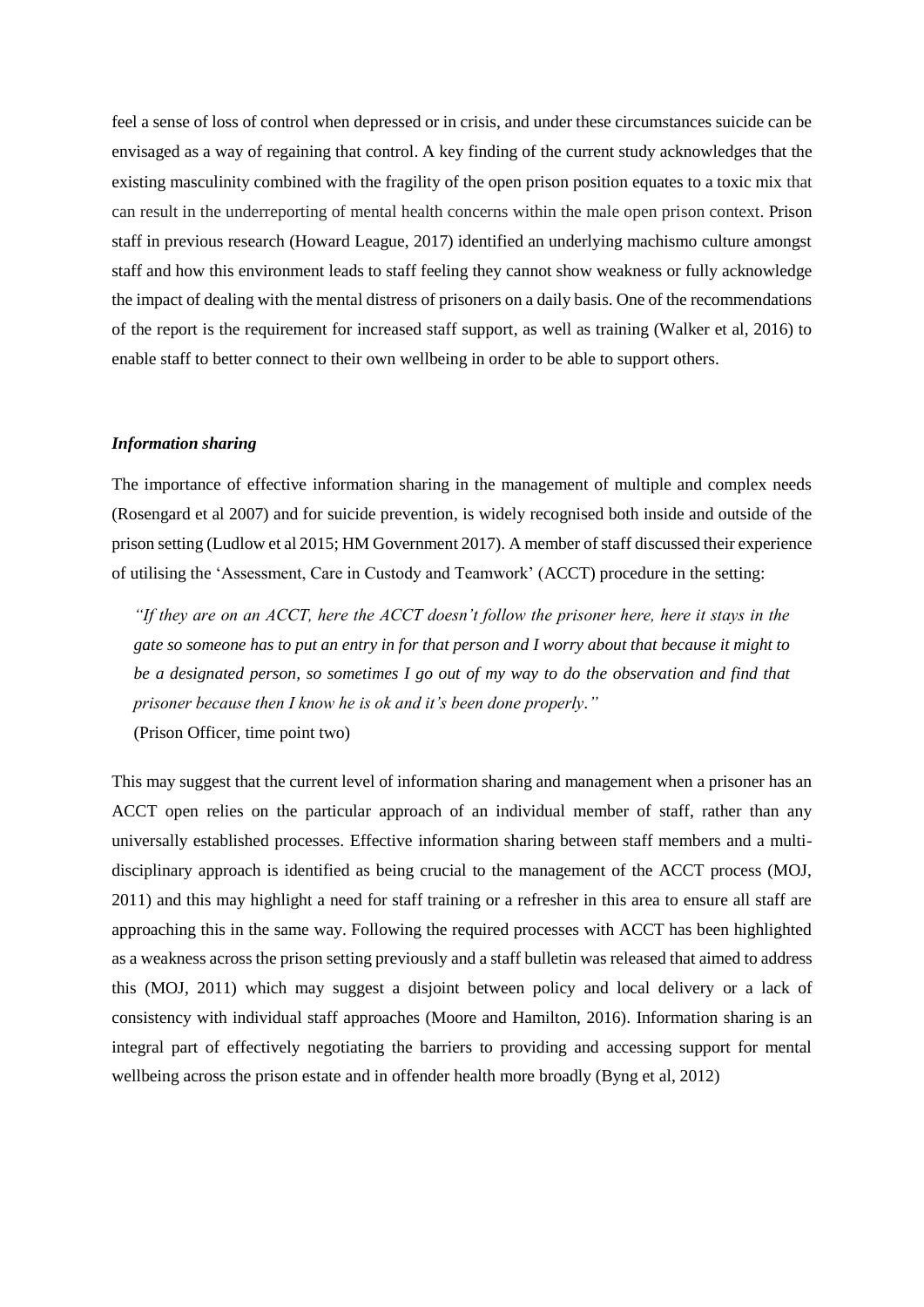#### **Peer Support Roles**

The data collected at time point one was directly in relation to the feasibility of a health-related peer role in the prison setting; therefore existing peer roles were discussed and this was evident in the data. The data collected at the second time point, as specified, was in relation to how staff may manage the multiple and complex needs of prisoners and peer support roles emerged from this data. A member of staff below comments on the peer support roles they are aware of in the setting, including the Drug and Alcohol Recovery Team (DART) peer mentors:

*"We have the information orderlies who work in the information room so they give prisoners a knowledge of the jail and go through it with them, we've got the DART peers and we've got a safer custody group of lads that'll deal with safer custody."*  (Prisoner Officer – time point one).

This reflects Fletcher and Batty's (2012) findings surrounding the importance of the multi-faceted peer support roles within the prison setting as well as South et al (2015) findings that indicated a wide range of peer support roles are present in the custodial environment.

#### *Staff perspectives on peer support roles*

Staff at the second time point discussed the importance of the peer support roles in the setting, particularly the Listeners role (Jaffe, 2012). The quote from a staff member below illustrates that some prisoners may prefer to discuss issues with another prisoner in a peer support role, rather than with a staff member:

*"The listener scheme is great here because they can come and go in their rooms, we don't even know it's happening. One of the bigger benefits of the peer roles here is that sometimes I think that some prisoners will not speak to an officer no matter what even in a Cat D prison; they just have that mentality from closed settings."* 

(Prison Officer – time point two)

Another member of staff remarks on the governance surrounding the Listener role, the positive impact the Listeners appear to have in relation to self-harm and how prisoners may prefer to speak with a peer:

*"As we are such a small establishment we don't have any training put in place for listeners so we rely on prisoners coming here with the skills having been a listener in the previous jail…They have meetings with the Samaritans every month and we don't attend but if there are any issues, the staff will email me and I will try to offset a lot of the problems that arise if I can, but then between those meetings, a few of my colleagues will attend another meeting with listeners and*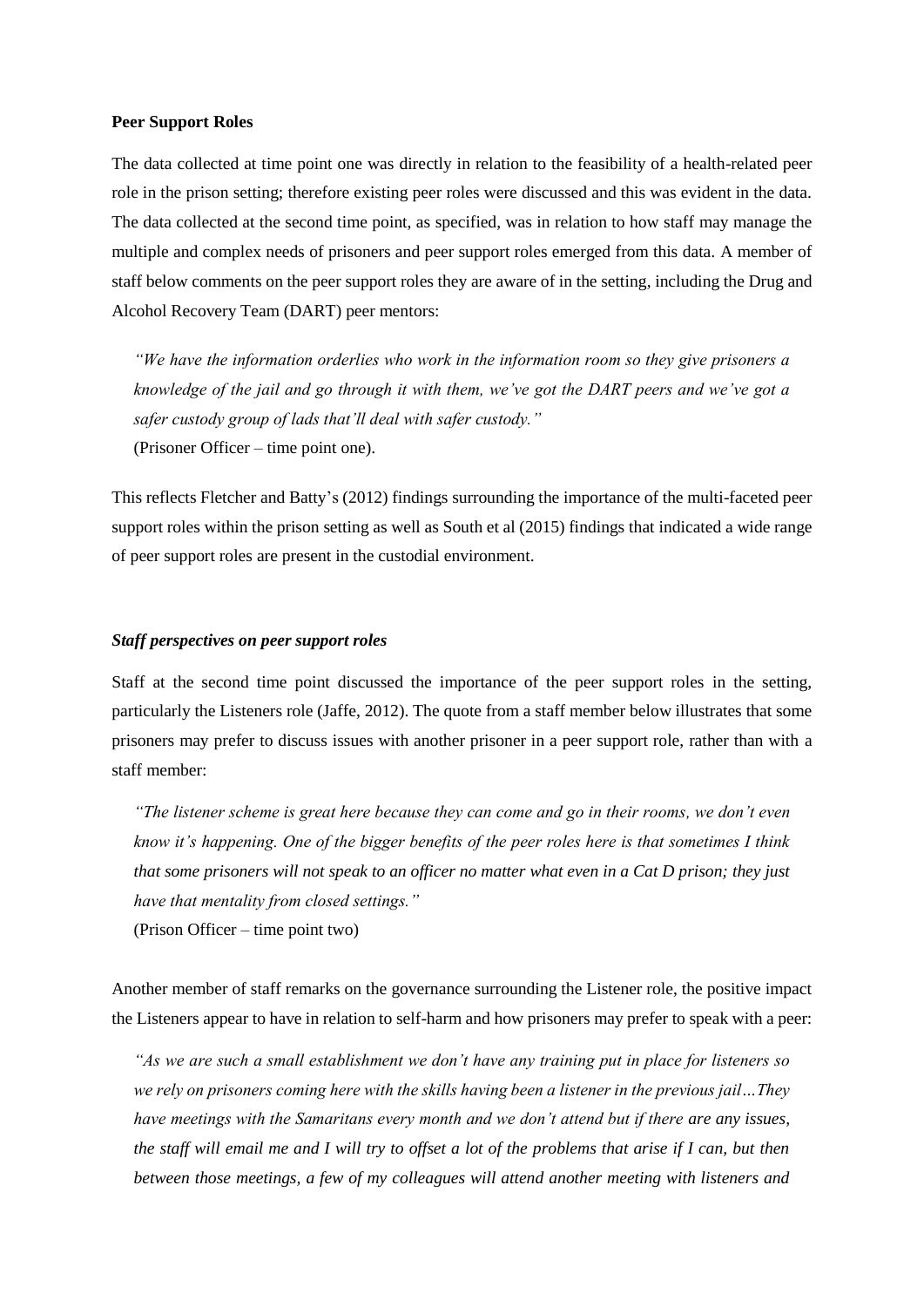*have a general chit chat to try and iron out any issues. They offset a lot of issues with self-harm because maybe they don't want to talk to staff, the Samaritans and listeners see all of that I believe."* 

(Prison Officer – time point two)

Howard League for Penal Reform (2017) conducted research including perspectives of staff across eight prison sites, considering the prevention of suicide in custody. Within their suggestions for improvement, they indicate four key aspects to a "stepped care model" with the second step recognising "key partners" including peer mentors as crucial to improving wellbeing in the prison setting. The findings indicate that the acknowledgement of the role peer supporters play in the prison setting is important, as is this level of respect for peer support roles; however it is important to acknowledge that providing adequate training, support and supervision is essential, particularly in the effort to mitigate the risk of this vulnerable group being used solely to benefit the institution. This is particularly pertinent in the context of a wider prison system that is under pressure and in the open prison setting that does not have adequate funding to provide effective training for prisoner peer supporters, and with low levels of staff. These issues around effectively supporting individuals in a peer support role have clear policy and practice implications. Ludlow et al (2015:xii) found staff identified peer support as important in identifying and managing self-inflicted deaths, and that staff are required to 'facilitate effective prisoner work in these roles' as part of a better practice model.

#### *Considerations for the open prison setting*

Both the prisoners and staff highlighted challenges with managing peer support roles, specifically in the open prison setting in relation to the focus on employment in the community and Release on Temporary Licence (ROTL) for other purposes, including home leave. These aspects of preparing for release and resettlement are essential. However, it means providing and sustaining peer support roles in this setting can be challenging, particularly in relation to providing training to prisoners who then move into employment or alternative training. Features of the open prison setting such as low population numbers, lower staff numbers and the ethos (in relation to low risk and increased trust levels) may be seen as an ideal setting for peer support roles to thrive, but challenges can conflict with this and a more flexible, context specific approach may be required:

*"I think you're always gonna have this, situation where people leave aren't you? And then, are you looking then, how they then get replaced because if you're talking about the same people that are here now, me personally I've probably got about five months left, what happens when I leave…I mean who will replace me?"*

(Prisoner focus group participant)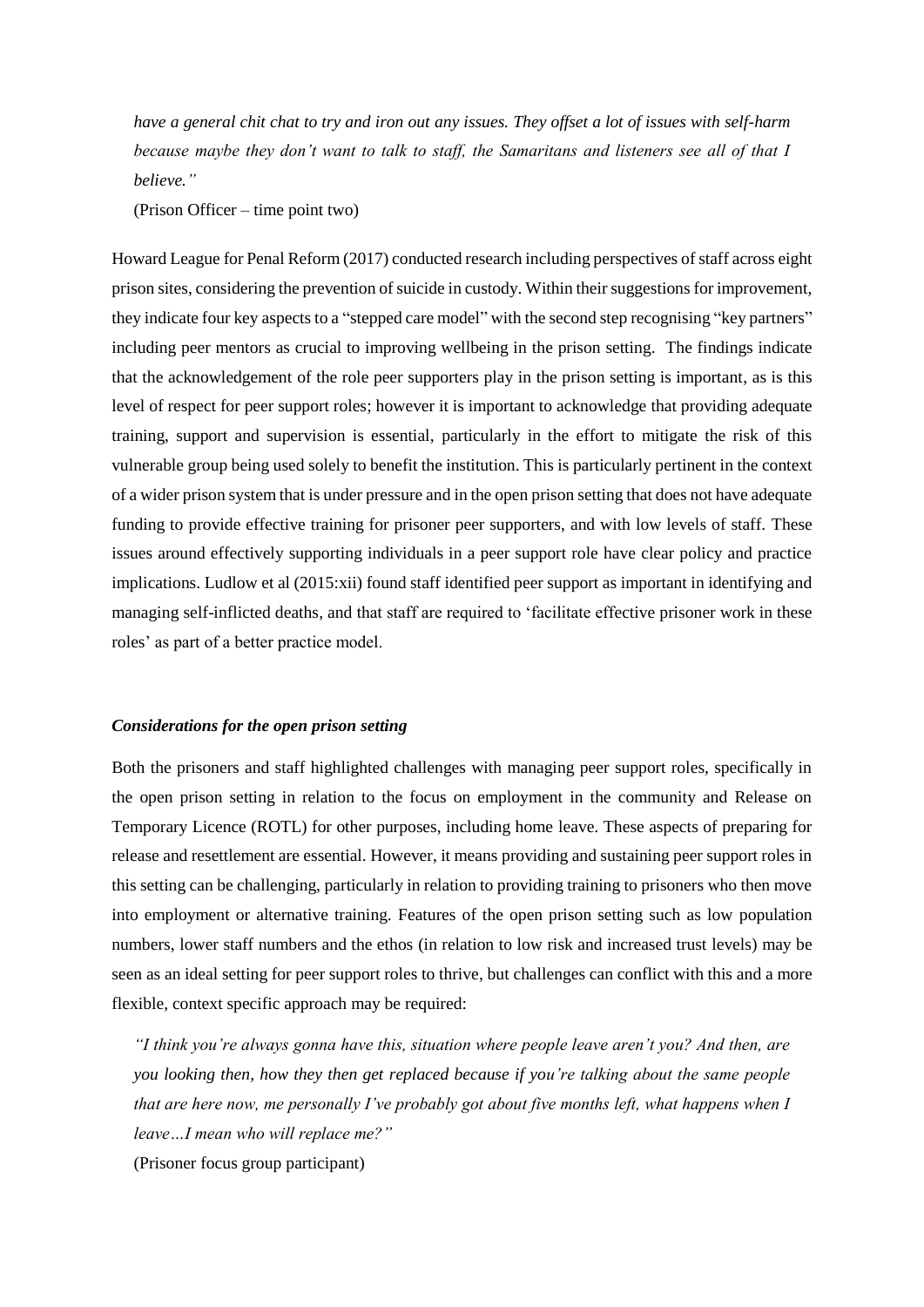A Prison Officer commented on the feasibility of a new health-related peer role in the open setting:

*"In an open prison that could form difficulties regarding the pay because our budget is so, it's so low of what we can pay prisoners, that's why we get them out to work as soon as possible and then they're being paid by the outside agency".* (Prison Officer – time point one)

The primary focus in the open prison setting towards employment is important but the concern is that other aspects that may link to offending behaviour or resettlement such as mental and physical health, drugs and alcohol and maintaining relationships (HMIP, 2014) may not be addressed, or an assumption made that these other aspects have already been addressed in the closed setting, rather than an appreciation of the dynamic nature of these interplaying factors (Moore and Hamilton 2016; Moore 2012; Hedderman 2007). HMIP (2007) indicated that two factors, as identified by prisoners, were essential to help with emotional and mental health issues; 1) activity, and 2) support from staff and other prisoners. A deficiency of these vital elements was thought to further compound these issues. The current findings suggest that these two elements may be at odds with each other in the open prison setting; activity being employment, and support from other prisoners being peer support roles but it is suggested a flexible and innovative approach may be required to incorporate both.

## *Support: prisoner or staff?*

As the prisoner focus group was exploring the potential of a health-related peer role in the prison setting, the prisoners were asked whether they would prefer to access support from a peer or a member of staff:

Participant 1: "*miles better, the staff in here really aren't really approachable they don't help or give you, they'll tell you what you want to hear and they go away and you never hear from them again you know so they'd rather talk to one of us but…"*

Participant 2: "*talking to another prisoner is always better isn't it".*

Participant 3: "*it's always better to talk to a prisoner anyway".*

It was also acknowledged that the prisoners had more access to each other, particularly in the open prisons setting where there were no restrictions on movement on an evening or weekend, perhaps creating more space for 'emotion zones' (Crewe et al, 2012)The support gained from peers may be seen as a form of neutral intervention (Crewe, 2009) that is lacking in the wider prison setting,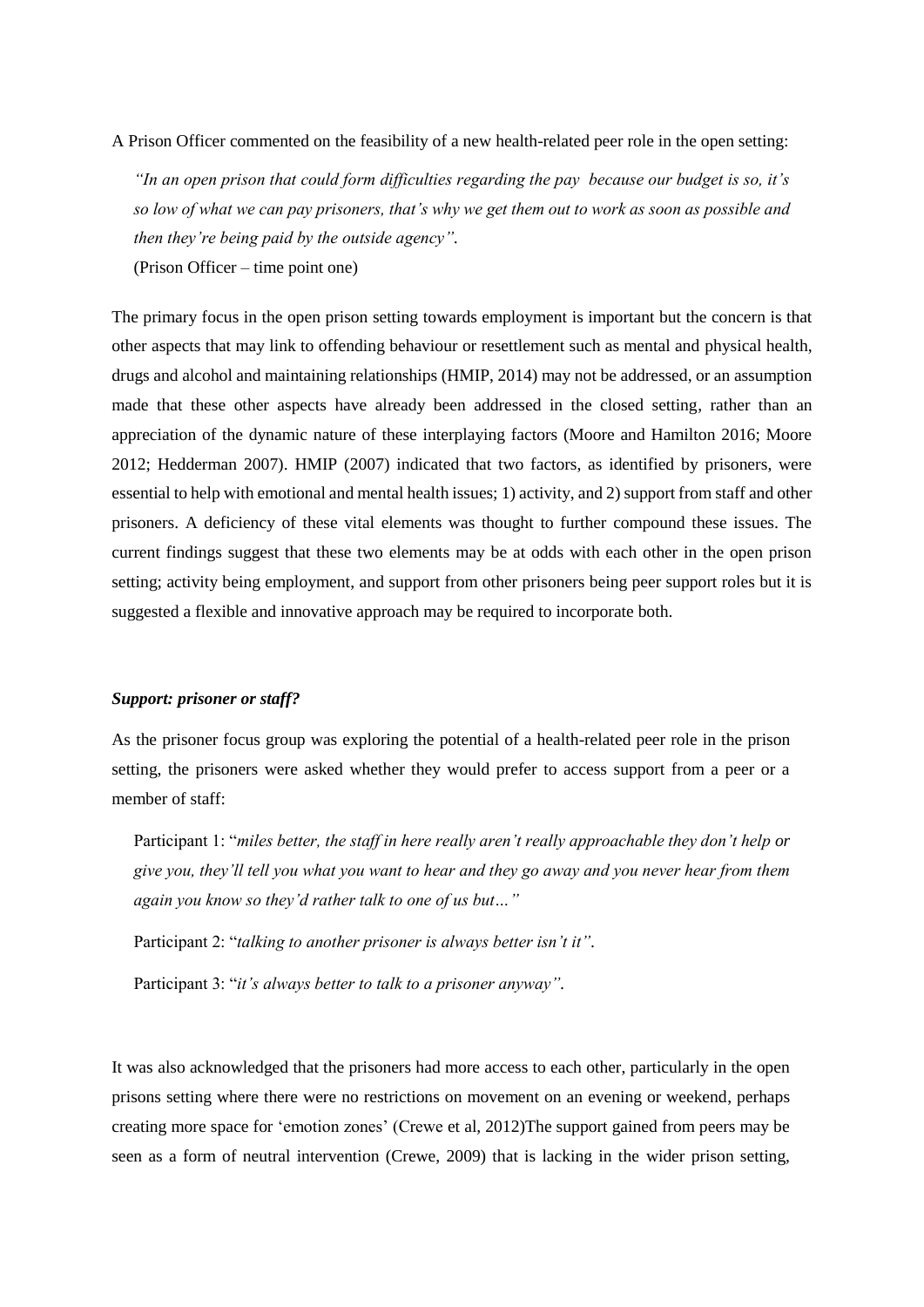however this is at risk of being absorbed into the institution if used as a substitution for staff roles or resources.

The perception from staff regarding who prisoners may prefer to speak to contrasted with the prisoner view:

*"…sometimes I think that prisoners are quite open to come and talk to female Officers about what's going on and everything and they still would talk to us more than talk to another, talk to a prisoner about what's going on."* 

(Prisoner Officer –time point one)

Liebling et al (2011) outlined that assumptions have emerged US studies that suggested female staff within male prisons can create a 'calming effect'. Further, Liebling and Price (1999) identified that prisoners were often positive about the presence of female officers. This was due to the 'human touch' and the fact that they were easier to talk to (Liebling et al., 2011). Although this perception was not expressed by the prisoners, this could fit with how the Prison Officer sees themselves and contrasted to the high levels of masculinity discussed. The difference in staff perception about who prisoners prefer to talk to, although perhaps expected in the prison environment, may also reinforce the assumption that the prisoners in the open prison setting do not require support, because they do not ask for it. This could also influence staff attitudes over the importance of peer roles in the prison setting, if it is felt that prisoners would prefer to talk to a staff member anyway which may be reinforced by the lack of institutional capacity and resources. It is also possible that the staff member is expressing this view because there is no institutional resource available to develop peer support initiatives.

#### **Discussion**

Staff were optimistic about the service the open prison provides in creating a facilitating environment conducive to developing relational interactions between staff and prisoners. They cited time as a productive attribute in the creation and quality of the prisoner-staff relationships. With regards to healthcare, however, staff outlined the lack of presence and part time provision due to the shared healthcare service with the local Category B establishment. The lack of information sharing within the prison, regarding the continuity of the ACCT process, highlights the need for further training surrounding effective communication between departments within the prison. The breakdown in communication, co-operation and coordination has been associated with the development of silos within organisations, that can be "detrimental to the resilience of organisations and communities" (Fenwick, Seville and Brunsdon 2009, p.ii). As noted by Moore and Hamilton (2016), policy makers are becoming concerned about the impact that silos may have on resettlement and the authors suggest a silos mentality is "endemic" across the criminal justice system. The barriers surrounding masculinity will also be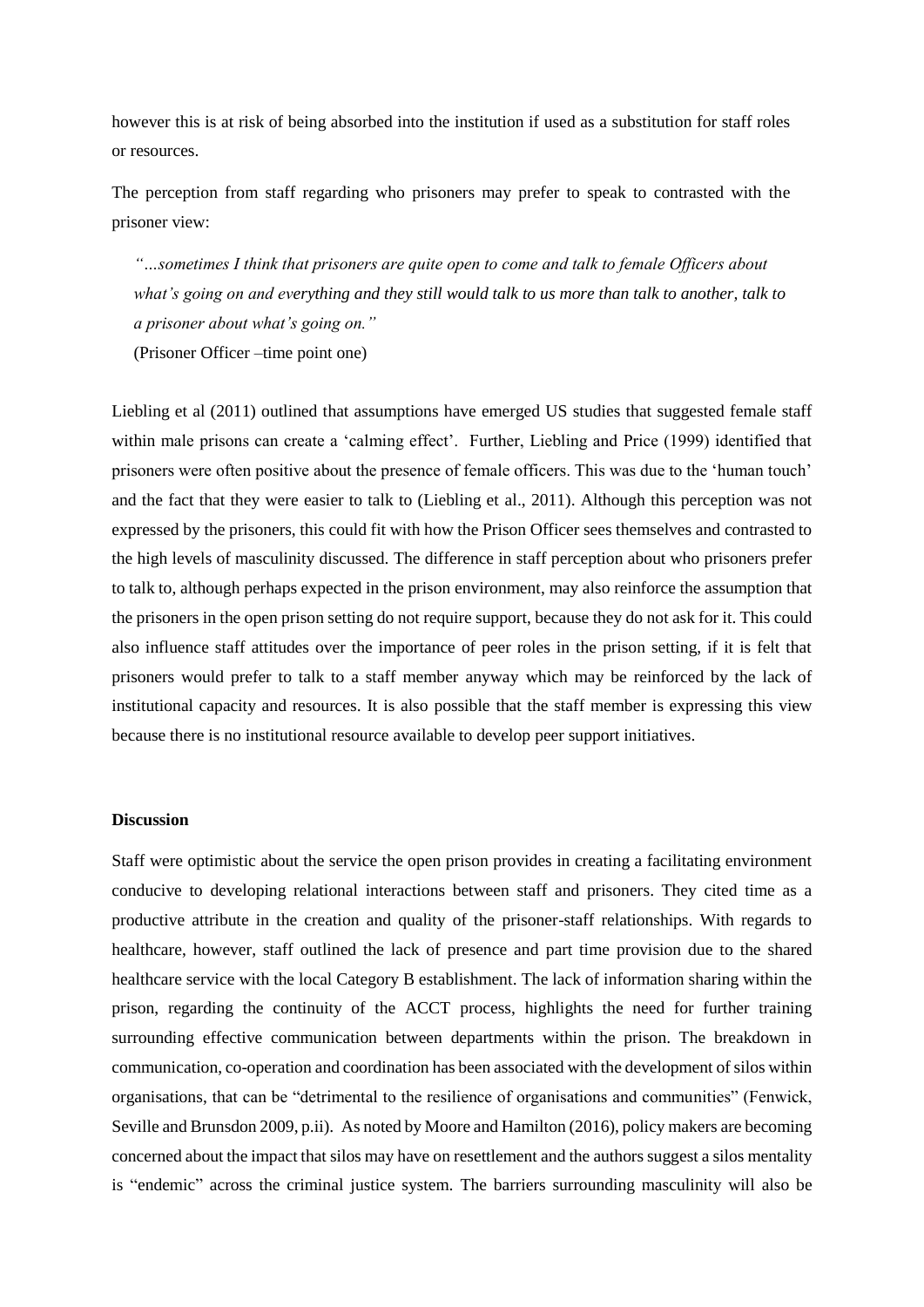challenging to overcome due to the pervasive nature of the issues. It should be noted that the prisoners did not discuss the issue of masculinity during the focus group, however this omission could be indicative of the underlying masculinity.

The barriers identified by prisoners highlighted a reluctance to share issues relating to mental wellbeing with staff, due to the fragility of their position within open prison setting and the associated fear of being shipped out to the local Category B prison. This (among other issues) could result in prisoners being released with the same or more severe mental wellbeing issues than when they first entered custody. This is particularly problematic for both their risk of reoffending and potential suicidality (Pratt 2006; Dyer and Biddle 2013). Further, The UK National Suicide Prevention Strategy (HM Government 2012:6) specifies that men (outside of the prison context) are at a three times higher risk of suicide than women and "depression is one of the most important risk factors for suicide". Therefore, early identification and multi-disciplinary preventative strategies are essential, as the effective treatment of depression plays a major role in the active prevention of suicide. More specifically, the report noted that untreated and undiagnosed depression was a key area associated with male suicide. As depression was noted by the prisoners in the focus group, this suggests it is an issue that they see as significant within the open prisoner cohort. To attempt to overcome this issue, better communication and awareness around mental health issues and establishment specific processes may be required with both staff and prisoners. The impact of this unknown information was suggested by the prisoners' reluctance to share mental health and wellbeing information with staff and as such, they may not receive the support they need. However with effective communication, clarity and information sharing, the fear of being shipped out may dissipate. Findings indicate the importance of information sharing as an effective way to negotiate some of the barriers identified by participants.

The prisoners indicated they preferred to talk to peers about any issues they have within the prison, whilst prison staff feel access to peer support workers is a powerful tool towards supporting prisoner's mental health needs. Moreover, the open environment is ideal to facilitate the freedom and confidentiality required for prisoners when discussing their mental health and wellbeing but delivering this service is not without organisational challenges. Peer support roles can be utilised to attempt to overcome some of the barriers including information sharing and communication issues highlighted and could further decrease a prisoner's sense of fragility of position in the open setting and the fear of reporting mental health concerns. However, the organisational lack of recognition of the peer support role is evident in the lack of allocated resource and this may undermine the potential benefits and importance of peer support roles within the open prison setting. There is also a fundamental concern in the reliance on peer support roles in the absence of adequate provision. These issues reinforce the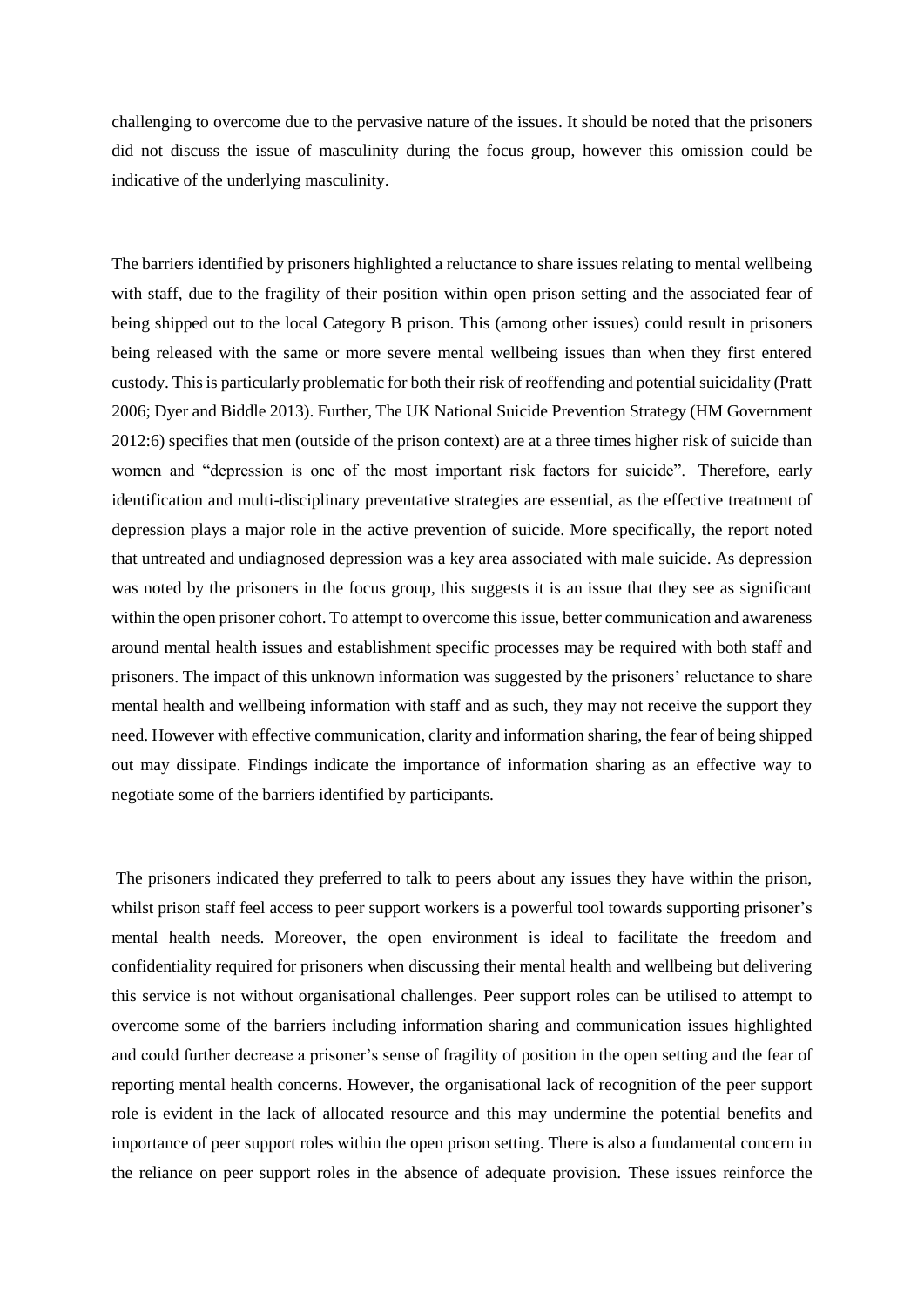employment and training outcomes, without an appreciation of other factors that can link to the mental wellbeing of prisoners within an open prison and beyond. The differential behaviours and experiences of prisoners within varying locations across the prison estate indicates the need for a more robust "spatial analysis of prison culture" considering the social as well as physical architecture (Crewe, 2014:71). The current research has highlighted the need for further attention to be paid to the open estate and an exploration of a nuanced institutional power including the 'fragility of the open prison position' and what impact this has on the rehabilitative ambition of this type of establishment.

# **Conclusion**

This study has highlighted that there is a lack of communication and shared information which may be creating a reluctance in prisoners to share their mental health needs with prison staff. This may be resulting in the lack of reporting of mental health concerns within open prison setting and crucially, the support provided to prisoners in need. This highlights the importance of integrated approaches not only between prison departments and prison staff, but also effective communication between prisoners and staff and vice versa. Our findings suggest that although peer support roles are an effective way to negotiate some of the barriers outlined; clarity and the sharing of information could effectively reduce the feeling of fragility of the position within the open prison, as well as reducing the fear of reporting mental wellbeing. For the future development within the context of the open prison setting, a comparison between open and closed establishments may hinder any innovation and progression. Therefore, the findings suggest the need for wider scale independent research to be translated into policy and practice that can attempt to negotiate the barriers across the prison context.

# **Funders**

One of the studies included in this research was conducted during a PhD studentship funded by the University were the author is based. The other, also a PhD studentship, is collaboratively funded by the same University and NHS England Health & Justice.

# **Research ethics**

The two studies required ethical approval from three organisations. Firstly the university where the authors are based. Secondly, the Health Research Authority and finally the NOMS. Local level approvals were also gained from the prison site where the data was collected.

# **References**

Birmingham L. (2003) The mental health of prisoners. *Advances in Psychiatric Treatment* 9: 191-201.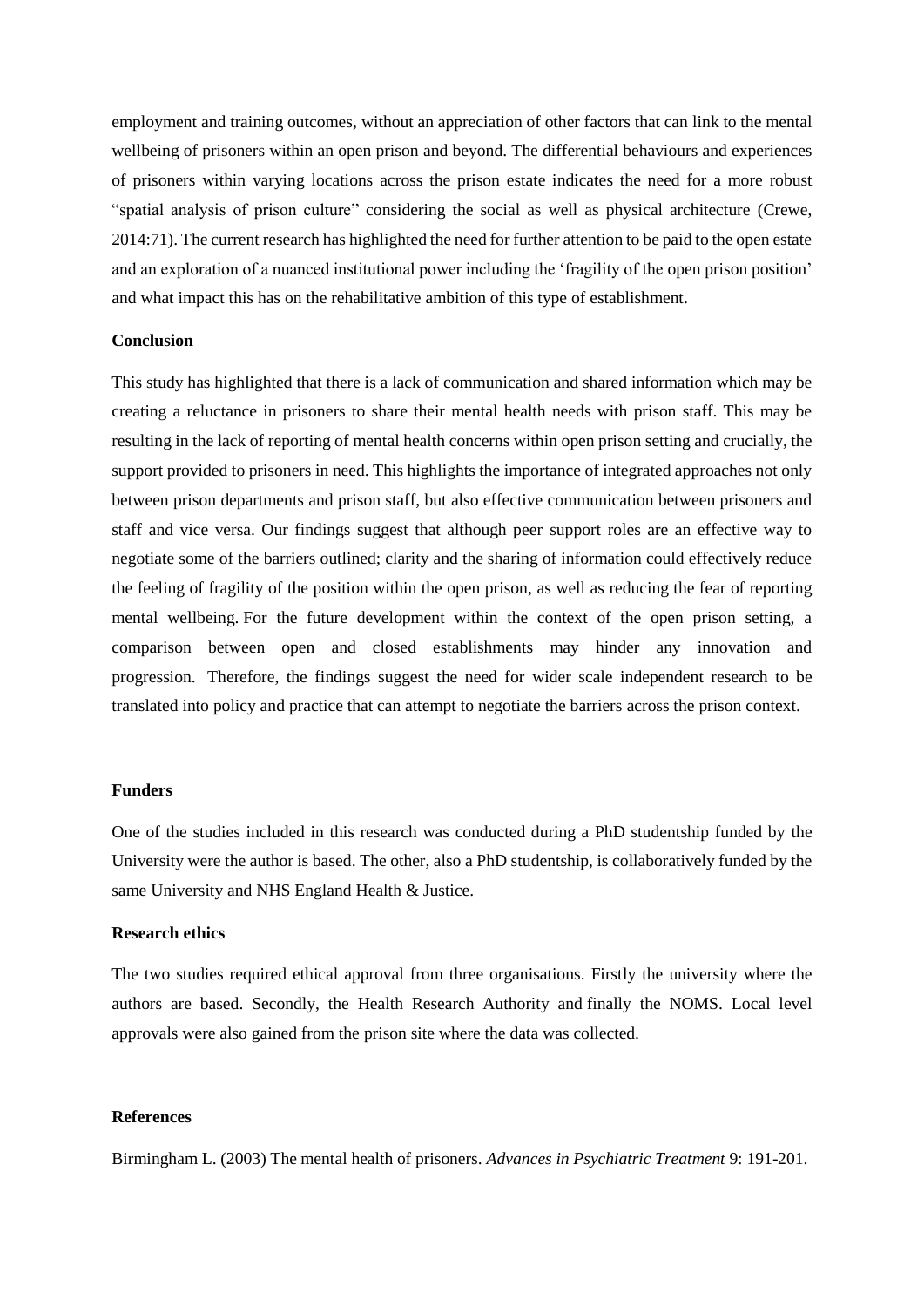Boobis, S. (2016) *Evaluating a Dialogical Psychologically Informed Environment (PIE) Pilot,* Available at: http://www.fulfillinglives-ng.org.uk/wp-content/uploads/2016/08/PIE-report-FULL5.pdf. (Accessed 3 February 2017).

Braun, V. and Clarke, V. (2006) Using thematic analysis in psychology. *Qualitative research in psychology*, *3*(2), pp.77-101.

Byng, R., Quinn, C., Sheaff, R., Samele, C., Duggan, S., Harrison, D., Owens, C., Smithson, P., Wright, C., Annison, J., Brown, C., Taylor, R., Henley, W., Qureshi, A., Shenton, D., Porter, I., Warrington, C., Campbell, J. (2012) *COCOA: Care for Offenders, Continuity of Access. Final report*. NIHR Service Delivery and Organisation programme.

Byng, R., Howerton, A., Owens, C.V. and Campbell, J. (2015) 'Pathways to suicide attempts among male offenders: the role of agency, *Sociology of Health and Illness,* 37 (6), pp.936-951.

Crewe, B., Warr, J., Bennett, P. and Smith, A. (2014) The emotional geography of prison life. *Theoretical Criminology*, *18*(1), pp.56-74.

Crewe, B. (2009) *The prisoner society: Power, adaptation and social life in an English prison*. OUP Oxford.

Centre for Mental Health (2011) Mental Health Care and the Criminal Justice System. London: Centre for Mental Health.

Dennis, C.L. (2003) Peer support within a health care context: a concept analysis. *International journal of nursing studies*, *40* (3), pp.321-332.

Dixey, R. and Woodall, J., 2011. Prison staff and the health promoting prison. *International journal of prisoner health*, *7*(4), pp.8-16.

Dyer, W., and Biddle, P. (2013) Prison Health Discharge Planning–Evidence of an Integrated Care Pathway or the End of the Road? *Social Policy and Society*, *12*(04), pp.521-532.

Edgar, K., and Rickford, D. (2009) Too Little Too Late: an independent review of unmet mental health need in prison. Prison Reform Trust. Available at: [http://www.prisonreformtrust.org.uk/Portals/0/Documents/Too%20Little%20Too%20Late%20-%20a](http://www.prisonreformtrust.org.uk/Portals/0/Documents/Too%20Little%20Too%20Late%20-%20a%20review%20of%20unmet%20mental%20health%20need%20in%20prison%20.pdf) [%20review%20of%20unmet%20mental%20health%20need%20in%20prison%20.pdf](http://www.prisonreformtrust.org.uk/Portals/0/Documents/Too%20Little%20Too%20Late%20-%20a%20review%20of%20unmet%20mental%20health%20need%20in%20prison%20.pdf) (Accessed 4 February 2017)

Fenwick, T., Seville, E. and Brunsdon, D. (2009) Reducing the impact of organizational silos on resilience. *Resilient Organizations Research Programme, New Zealand*.

Fletcher, D.R. and Batty, E. (2012) Offender peer interventions: What do we know? *Centre for Regional Economic and Social Research: Sheffield Hallam University*.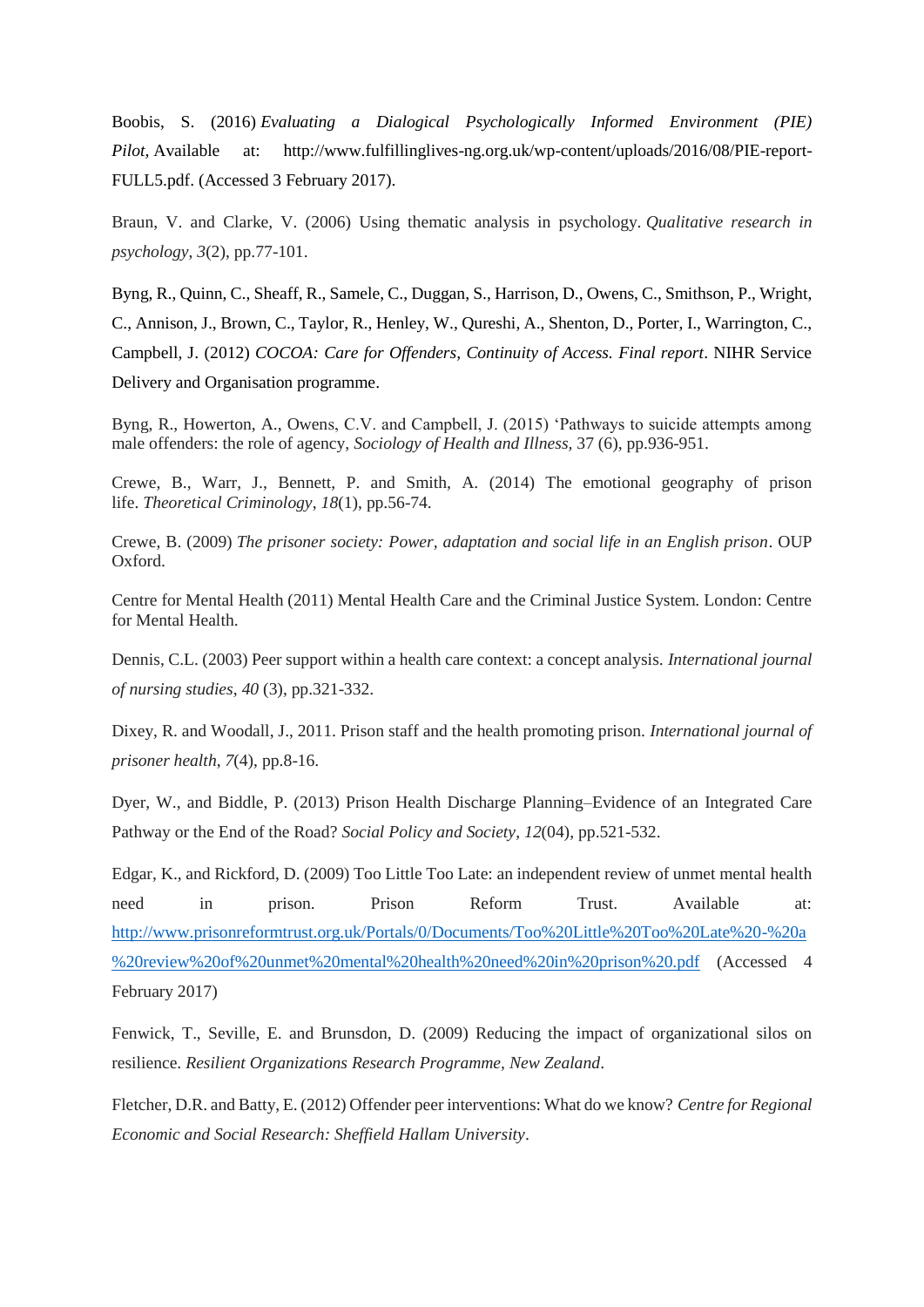Forrester, A., Exworthy, T., Olumoroti, O., Sessay, M., Parrott, J., Spencer, S.J. and Whyte, S. (2013) Variations in prison mental health services in England and Wales. *International journal of law and psychiatry*, *36*(3), pp.326-332.

Haglund, A., Tidemalm, D., Jokinen, J., Langstrom, N., Liechtenstein, P., Fazel, S. And Runeson, B. (2014) 'Suicide after release from prison- a population-based cohort study from Sweden', *Journal of Clinical Psychiatry*, 75 (10), pp.1047-1053.

Hedderman, C. (2007) Rediscovering resettlement: narrowing the gap between policy rhetoric and practice reality. *Prisoner Resettlement Policy and Practice*, pp.9-25.

HM Prison Service. (2003) *Prison Service 0rder 3200 Health Promotion,* Available at: [https://www.justice.gov.uk/offenders/psos.](https://www.justice.gov.uk/offenders/psos) (Accessed 4 February 2017).

HM Inspectorate of Prisons (HMIP). (2007) *The Mental Health of Prisoners,* London: HM Inspectorate of Prisons.

HM Prison Service. (2008) *Prison Service 0rder 3050 Continuity of healthcare for prisoners,* Available at[: https://www.justice.gov.uk/offenders/psos.](https://www.justice.gov.uk/offenders/psos) (Accessed 4 February 2017).

HM Government. (2012) *Preventing suicide in England,* Available at: [https://www.gov.uk/government/uploads/system/uploads/attachment\\_data/file/430720/Preventing-](https://www.gov.uk/government/uploads/system/uploads/attachment_data/file/430720/Preventing-Suicide-.pdf)[Suicide-.pdf.](https://www.gov.uk/government/uploads/system/uploads/attachment_data/file/430720/Preventing-Suicide-.pdf) (Accessed 4 March 2017).

The Howard League for Penal Reform. (2017) *Preventing Prison suicides: Staff perspectives,* Available at: [http://howardleague.org/wp-content/uploads/2017/02/Preventing-prison-suicide.-Staff](http://howardleague.org/wp-content/uploads/2017/02/Preventing-prison-suicide.-Staff-perspectives.pdf)[perspectives.pdf.](http://howardleague.org/wp-content/uploads/2017/02/Preventing-prison-suicide.-Staff-perspectives.pdf) (Accessed 10 March 2017).

Jaffe, M. (2012) *The Listener Scheme in Prisons: Final report on findings*. Keele University, Samaritans. Available at:  $\alpha$ 

[http://www.samaritans.org/sites/default/files/kcfinder/files/research/Peer%20Support%20in%20Priso](http://www.samaritans.org/sites/default/files/kcfinder/files/research/Peer%20Support%20in%20Prison%20Communities.pdf) [n%20Communities.pdf](http://www.samaritans.org/sites/default/files/kcfinder/files/research/Peer%20Support%20in%20Prison%20Communities.pdf) (Accessed 1 February 2017)

Kitzinger, J. (1994) The methodology of focus groups: the importance of interaction between research participants. *Sociology of health & illness*, *16*(1), pp.103-121.

Kupers, T.A. (2005) 'Toxic Masculinity as a Barrier to Mental Health Treatment in Prison', *Journal of Clinical Psychology*, 61, pp.713-724.

Liebling, A. (2012) Can human beings flourish in prison? PPT Lecture: London. Available at: [http://www.theppt.org.uk/documents/Can%20Human%20Beings%20Flourish%20in%20Prison%20-](http://www.theppt.org.uk/documents/Can%20Human%20Beings%20Flourish%20in%20Prison%20-%20Alison%20Liebling%20-%20May%202012.pdf) [%20Alison%20Liebling%20-%20May%202012.pdf](http://www.theppt.org.uk/documents/Can%20Human%20Beings%20Flourish%20in%20Prison%20-%20Alison%20Liebling%20-%20May%202012.pdf) (Accessed 6.5.17).

Liebling, A. (2007) 'Prison suicide and its prevention' in Jewkes, Y. (Ed) *Handbook on prisons*, pp.423- 446.

Liebling, A. and Maruna, S. (2005) 'Introduction: The effects of imprisonment revisited in Liebling, A. and Maruna, S (Eds) *The effects of imprisonment*. Routledge.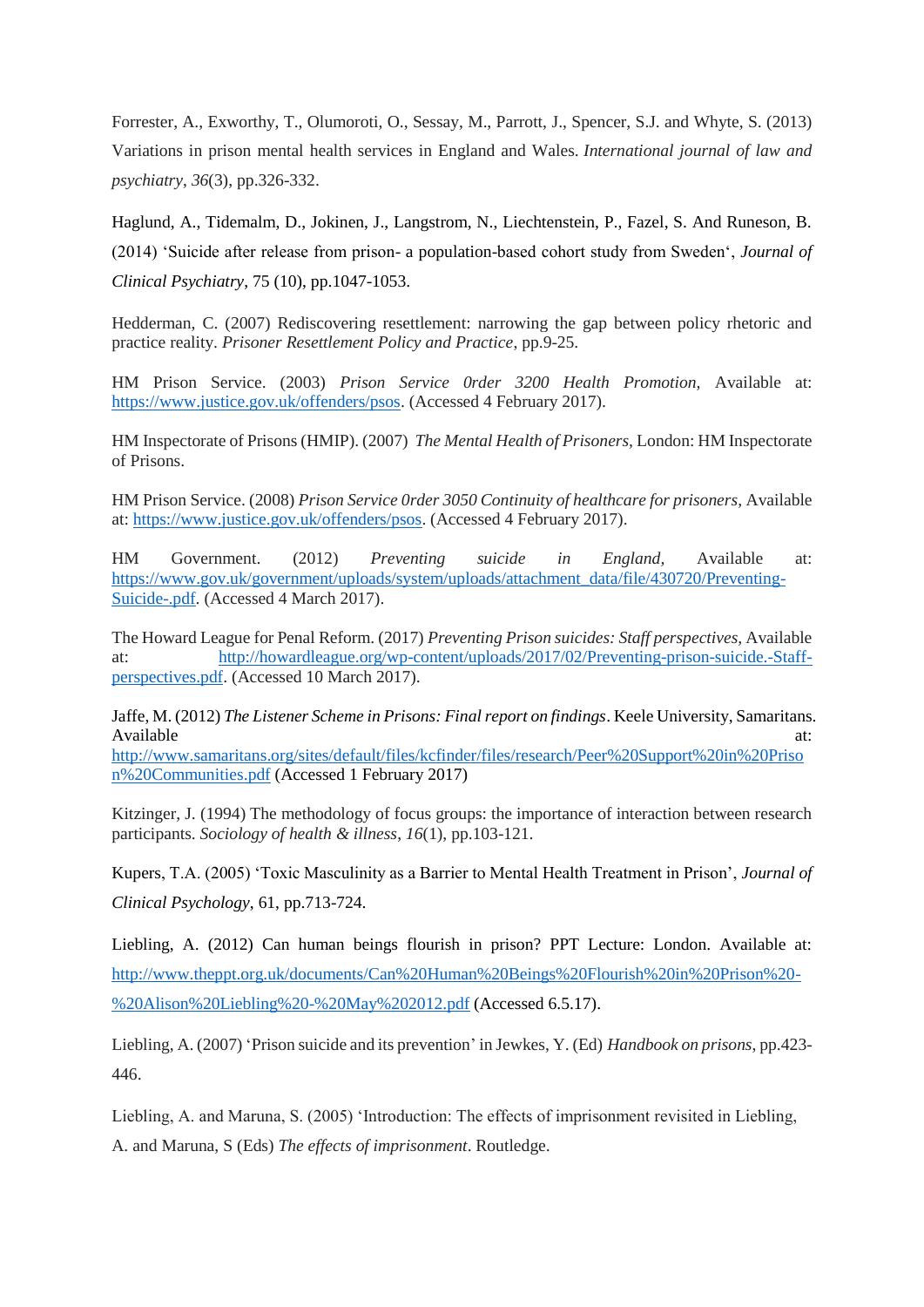Liebling, A. (1999) Prison suicide and prisoner coping. *Crime and Justice*, *26*, pp.283-359.

Ludlow, A., Schmidt, B., Akoensi, T., Liebling, A., Giacomantonio, C., Sutherland, A. (2015) *Selfinflicted Deaths in NOMS' Custody Amongst 18 – 24 Year Olds: Staff experience, knowledge and views*. Rand Corporation. Available at: [http://www.rand.org/pubs/research\\_reports/RR916.html](http://www.rand.org/pubs/research_reports/RR916.html) (Accessed 1) March 2017).

Mind. (2017) *How to improve your mental wellbeing*, Available at [http://www.mind.org.uk/information-support/tips-for-everydayliving/wellbeing/#.WMAQxU1XWUk.](http://www.mind.org.uk/information-support/tips-for-everydayliving/wellbeing/#.WMAQxU1XWUk) (Accessed 1 March 2017).

Ministry of Justice (2011) Prison Service Instruction 40/2011 *Categorisation and Recategorisation of Adult Male Prisoners*, London.

Ministry of Justice and National Offender Management Service (2011) *Quick-Time Learning Bulletin Assessment, Care in Custody & Teamwork (ACCT)* (9). Available at: [http://iapdeathsincustody.independent.gov.uk/wp-content/uploads/2011/12/QTLB-Assessment-Care](http://iapdeathsincustody.independent.gov.uk/wp-content/uploads/2011/12/QTLB-Assessment-Care-in-Custody-Teamwork-Dec-2011.pdf)[in-Custody-Teamwork-Dec-2011.pdf](http://iapdeathsincustody.independent.gov.uk/wp-content/uploads/2011/12/QTLB-Assessment-Care-in-Custody-Teamwork-Dec-2011.pdf) (Accessed 1 March 2017).

Ministry of Justice. (2016) *Prison Safety and Reform,* London: Her Majesty's Stationary Office.

Ministry of Justice and National Offender Management Service (2017) Safety in Custody Statistics. Available at: [https://www.gov.uk/government/statistics/safety-in-custody-quarterly-update-to](https://www.gov.uk/government/statistics/safety-in-custody-quarterly-update-to-december-2016)[december-2016](https://www.gov.uk/government/statistics/safety-in-custody-quarterly-update-to-december-2016) (Accessed 1 February 2017).

Moore, R. (2012) 'Beyond the prison walls: some thoughts on prisoner "resettlement" in England and Wales', *Criminology and Criminal Justice*, *12*(2), 129–47.

Moore, R. and Hamilton, P. (2016) ''Silo Mentalities' and Their Impact on Service Delivery in Prison-Community Transitions: A Case Study of Resettlement Provision at a Male Open Prison', *The Howard Journal of Crime and Justice,* 55 (1-2), pp.111-130.

Palys, T. (2008). 'Purposive sampling' In L. M. Given (Ed.) *The Sage Encyclopaedia of Qualitative Research Methods.* (Vol.2). Sage: Los Angeles, pp. 697-8.

Pratt, D., Piper, M., Appleby, L., Webb, R. and Shaw, J., (2006) Suicide in recently released prisoners: a population-based cohort study. *The Lancet*, *368*(9530), pp.119-123.

Prisons and Probation Ombudsman. (2016) *Learning from PPO Investigations: Prisoner mental health*. Available at: [http://www.ppo.gov.uk/wp-content/uploads/2016/01/PPO-thematic-prisoners-mental](http://www.ppo.gov.uk/wp-content/uploads/2016/01/PPO-thematic-prisoners-mental-health-web-final.pdf)[health-web-final.pdf](http://www.ppo.gov.uk/wp-content/uploads/2016/01/PPO-thematic-prisoners-mental-health-web-final.pdf) (Accessed 1 March 2017).

Prison Reform Trust. (2008) *Care Not Custody*. London: Prison Reform Trust.

Prison Reform Trust. (2016) *Bromley Briefings Prison Fact file Autumn 2016,* London: Prison Reform Trust.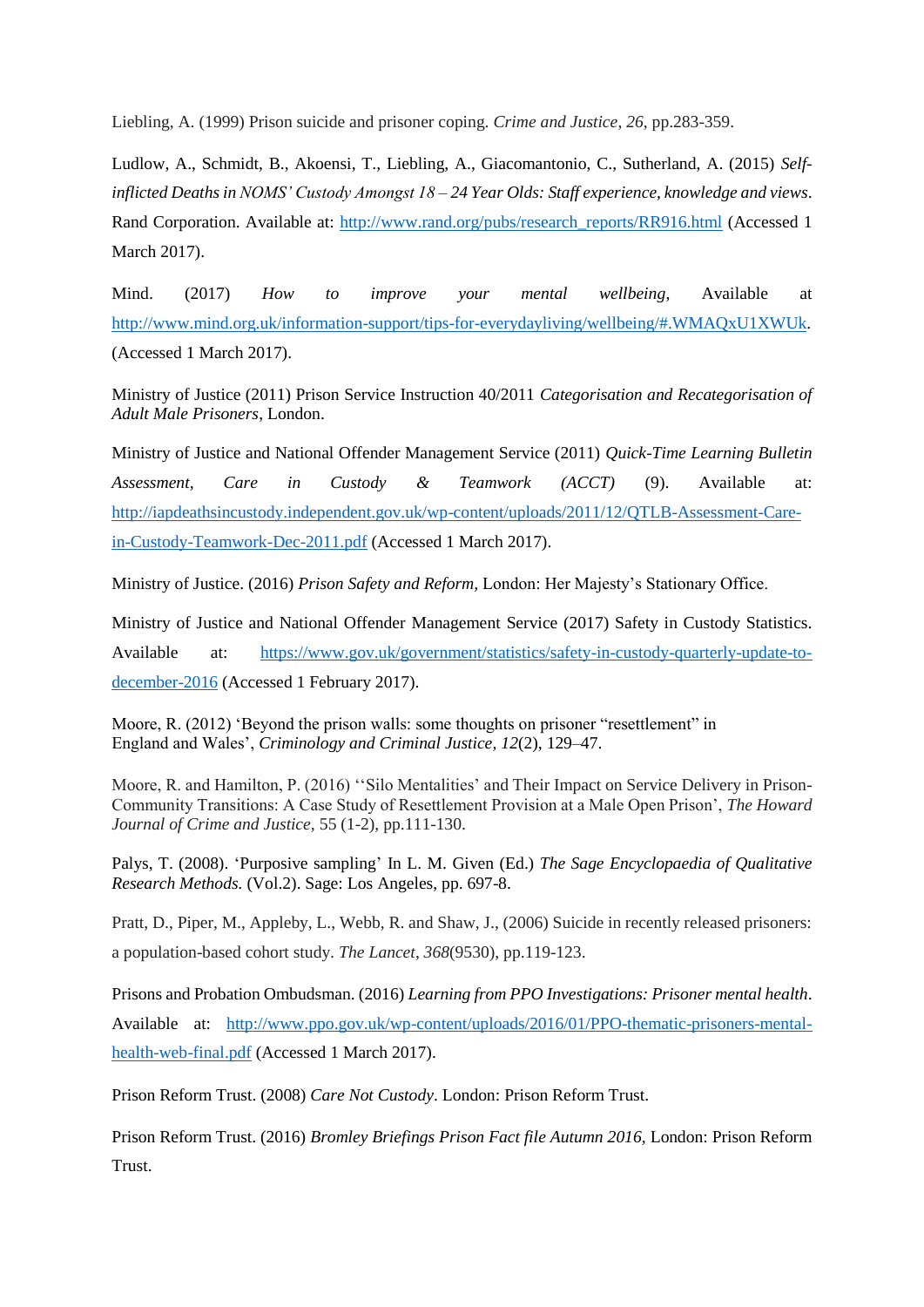Prisons and Courts Bill. (2017). Parliament: House of Commons or Lords, HC Bill 145, London: The Stationary Office.

Ramsbotham, D. (1996). Patient or prisoner? A new strategy for health care in prisons. *HM Inspectorate of Prisons for England and Wales. London: HO.*

Revolving Doors Agency (2007) *Prisons: Britain's 'Social Dustbins'*, Available at: [www.revolving](http://www.revolving-doors.org.uk/publications.htm)[doors.org.uk/publications.htm.](http://www.revolving-doors.org.uk/publications.htm) (Accessed 24 February 2017).

Samaritans. (2015) *Men, Suicide and Society*, Available at: [http://www.samaritans.org/sites/default/files/kcfinder/files/press/Men%20Suicide%20and%20Society](http://www.samaritans.org/sites/default/files/kcfinder/files/press/Men%20Suicide%20and%20Society%20Research%20Report%20151112.pdf) [%20Research%20Report%20151112.pdf.](http://www.samaritans.org/sites/default/files/kcfinder/files/press/Men%20Suicide%20and%20Society%20Research%20Report%20151112.pdf) (Accessed 25 February 2017).

Singleton, N, et al. (1998) *Psychiatric morbidity among prisoners in England and Wales*, London: TSO.

Sloan, J.A. (2016) *Masculinities and the Adult Male Prison Experience*, London: Palgrave.

Towl, G. and Crighton, D. (2000) 'Risk assessment and management' in (Eds) Towl, G.J., Snow, L. and McHugh, M. *Suicide in prisons*. Wiley-Blackwell. Pp.66-92.

Truss, E. (2016) 'Prison Safety and Reform'*. Record of House of Commons meeting 3 November 2016,*  Houses of Parliament, London. Available at: [https://hansard.parliament.uk/commons/2016-11-](https://hansard.parliament.uk/commons/2016-11-03/debates/DE8B3392-280F-4512-93FF-6F82699383BB/PrisonSafetyAndReform) [03/debates/DE8B3392-280F-4512-93FF-6F82699383BB/PrisonSafetyAndReform](https://hansard.parliament.uk/commons/2016-11-03/debates/DE8B3392-280F-4512-93FF-6F82699383BB/PrisonSafetyAndReform) (Accessed 1 March 2017)

Rickford, D., and Edgar, K. (2003) Troubled Inside: Responding to the Mental Health Needs of Men in Prison. Prison Reform Trust. Available at: [http://www.prisonreformtrust.org.uk/Portals/0/Documents/Troubled%20Inside\\_Men%20report%20co](http://www.prisonreformtrust.org.uk/Portals/0/Documents/Troubled%20Inside_Men%20report%20corrected.pdf) [rrected.pdf](http://www.prisonreformtrust.org.uk/Portals/0/Documents/Troubled%20Inside_Men%20report%20corrected.pdf) (Accessed 4 February 2017).

Ritchie, J. and Spencer, L. (2002) Qualitative data analysis for applied policy research. *The qualitative researcher's companion*, *573* (2002), pp.305-329.

Rosengard, A., Laing, I., Ridley, J., Hunter, S. (2007) *A Literature Review on Multiple and Complex Needs*. Scottish Executive Social Research, Scotland. Available at: <http://www.gov.scot/Publications/2007/01/18133419/0> (Accessed 5 March 2017)

South, J., Bagnall, A., Hulme, C., Woodall, J., Longo, R., Dixey, R., Kinsella, K., Raine, G., Vinall-Collier, K. and Wright, J. (2014) A systematic review of the effectiveness and cost-effectiveness of peer-based interventions to maintain and improve offender health in prison settings. *Health Services and Delivery Research*, *2*(35).

De Viggiani, N., 2007. Unhealthy prisons: exploring structural determinants of prison health. *Sociology of health & illness*, *29*(1), pp.115-135.